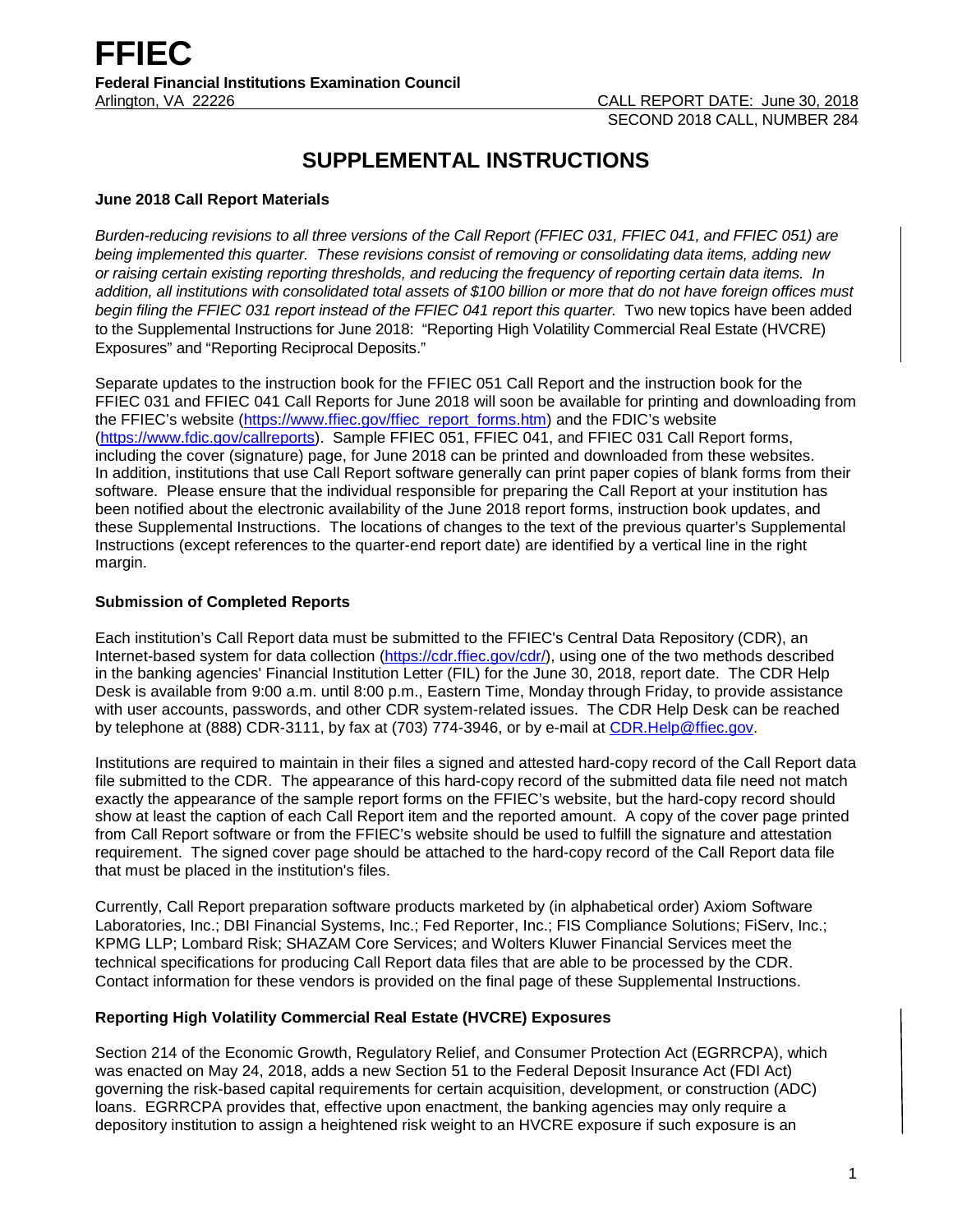"HVCRE ADC Loan," as defined in this new law. Accordingly, an institution is permitted to risk weight at 150 percent only those commercial real estate exposures it believes meet the statutory definition of an "HVCRE ADC Loan." When reporting HVCRE exposures in the Call Report regulatory capital schedule (Schedule RC-R) as of June 30, 2018, and subsequent report dates, institutions may use available information to reasonably estimate and report only "HVCRE ADC Loans" held for sale and held for investment in Schedule RC-R, Part II, items 4.b and 5.b, respectively. Any "HVCRE ADC Loans" held for trading would be reported in Schedule RC-R, Part II, item 7. The portion of any "HVCRE ADC Loan" that is secured by collateral or has a guarantee that qualifies for a risk weight lower than 150 percent may continue to be assigned a lower risk weight when completing Schedule RC-R, Part II. Institutions may refine their estimates of "HVCRE ADC Loans" in good faith as they obtain additional information, but they will not be required to amend Call Reports previously filed for report dates on or after June 30, 2018, as these estimates are adjusted.

Alternatively, institutions may continue to report and risk weight HVCRE exposures in a manner consistent with the current Call Report instructions for Schedule RC-R, Part II, until the agencies take further action.

Section 214 of EGRRCPA, which includes the definition of "HVCRE ADC Loan," is provided in the Appendix to these Supplemental Instructions for your reference.

# **Reporting Reciprocal Deposits**

Section 202 of EGRRCPA amends Section 29 of the FDI Act to exclude a capped amount of reciprocal deposits from treatment as brokered deposits for qualifying institutions, effective upon enactment. The current Call Report instructions, consistent with the law prior to the enactment of EGRRCPA, treat all reciprocal deposits as brokered deposits. Institutions that wish to report pursuant to the new law for the June 30, 2018, Call Report should apply the newly defined terms and other provisions of Section 202 of EGRRCPA (provided in the Appendix to these Supplemental Instructions for your reference) to determine whether an institution and its reciprocal deposits are eligible for the statutory exclusion. Qualifying institutions may use available information to then reasonably estimate and report as brokered deposits (in Schedule RC-E, Memorandum items 1.b through 1.d), and reciprocal brokered deposits (in Schedule RC-O, item 9 and, if applicable, item 9.a), only those reciprocal deposits that are still considered brokered deposits under the new law.

Alternatively, when reporting as of June 30, 2018, institutions may continue to report reciprocal deposits in Schedules RC-E and RC-O consistent with the current Call Report instructions (i.e., those instructions in effect prior to passage of EGRRCPA).

The FFIEC anticipates issuing additional instructions regarding the application of Section 202 to reciprocal deposits for purposes of reporting in the Call Report for September 30, 2018. Institutions that wish to amend their reporting of reciprocal deposits still considered brokered deposits in their reports as originally filed for June 30, 2018, may use these additional instructions as the basis for their amended reports.

#### **Accounting and Reporting Implications of the New Tax Law**

On January 18, 2018, the banking agencies issued an [Interagency Statement on Accounting and Reporting](https://www.fdic.gov/news/news/financial/2018/fil18006a.pdf)  [Implications of the New Tax Law.](https://www.fdic.gov/news/news/financial/2018/fil18006a.pdf) The tax law was enacted on December 22, 2017, and is commonly known as the Tax Cuts and Jobs Act (the Act). U.S. GAAP requires the effect of changes in tax laws or rates to be recognized in the period in which the legislation is enacted. Thus, in accordance with Accounting Standards Codification (ASC) Topic 740, Income Taxes, the effects of the Act were to be recorded in an institution's Call Report for December 31, 2017, because the Act was enacted before year-end 2017. Changes in deferred tax assets (DTAs) and deferred tax liabilities (DTLs) resulting from the Act's lower corporate income tax rate and other applicable provisions of the Act were to be reflected in an institution's income tax expense in the period of enactment, i.e., the year-end 2017 Call Report. Institutions should refer to the Interagency Statement for guidance on the remeasurement of DTAs and DTLs, assessing the need for valuation allowances for DTAs, the effect of the remeasurement of DTAs and DTLs on amounts recognized in accumulated other comprehensive income (AOCI), the use for Call Report purposes of the measurement period approach described in the Securities and Exchange Commission's [Staff Accounting Bulletin No. 118](https://www.sec.gov/interps/account/staff-accounting-bulletin-118.htm) and a related FASB [Staff Q&A,](http://www.fasb.org/cs/ContentServer?c=Document_C&cid=1176169782120&d=&pagename=FASB%2FDocument_C%2FDocumentPage) and regulatory capital effects of the new tax law.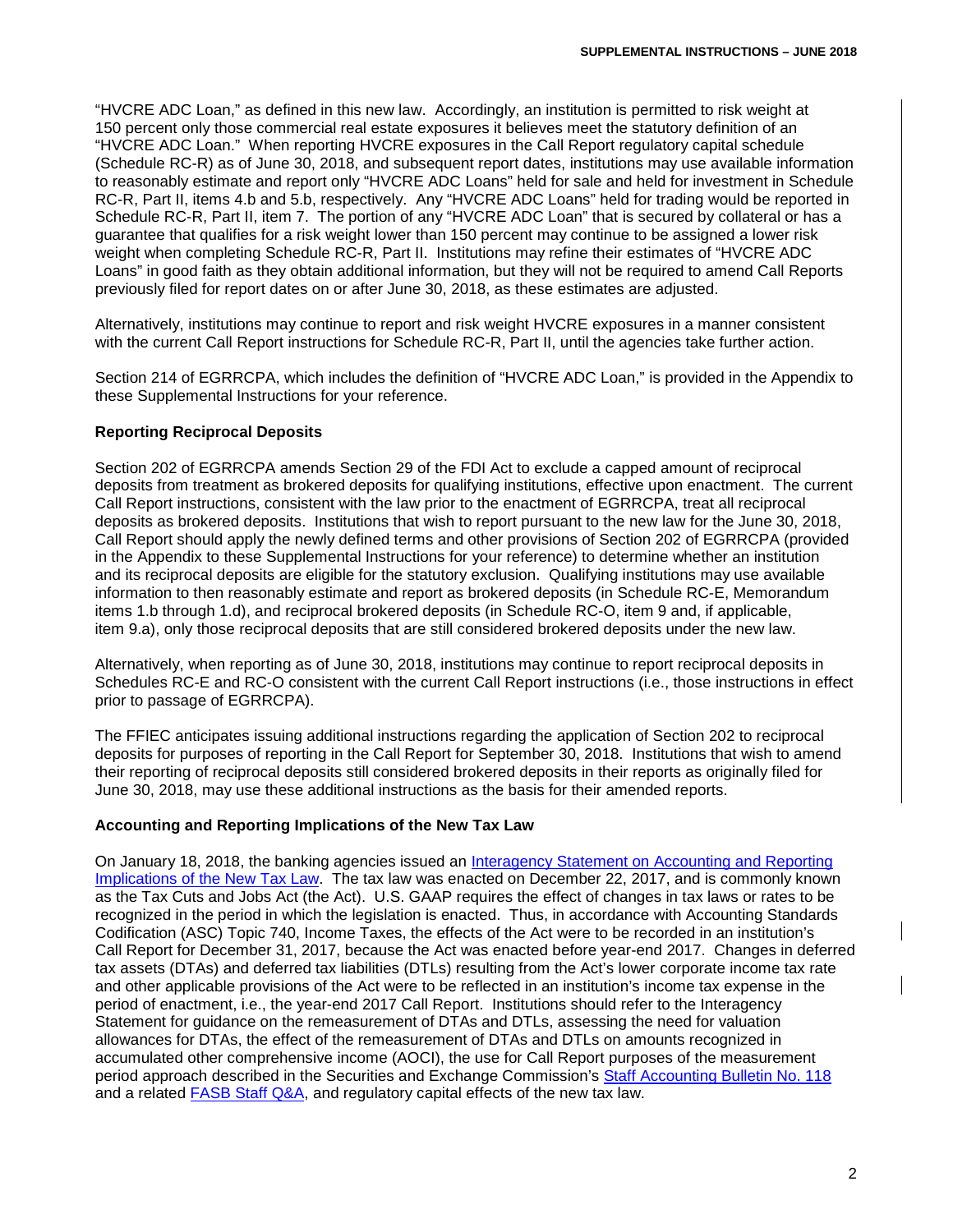The Interagency Statement notes that the remeasurement of the DTA or DTL associated with an item reported in AOCI, such as unrealized gains (losses) on available-for-sale (AFS) securities, results in a disparity between the tax effect of the item included in AOCI and the amount recorded as a DTA or DTL for the tax effect of this item. However, when the new tax law was enacted, ASC Topic 740 did not specify how this disproportionate, or "stranded," tax effect should be resolved. The Interagency Statement reported that the Financial Accounting Standards Board (FASB) had approved issuing an Exposure Draft of a proposed Accounting Standards Update (ASU) that would allow reclassification of the disproportionate tax effect from AOCI to retained earnings in financial statements that had not yet been issued. The Interagency Statement advised institutions that they were permitted to apply the guidance proposed in the ASU to remedy the disproportionate tax effects of items reported in AOCI when they prepared their Call Reports for December 31, 2017.

On February 18, 2018, the FASB issued ASU No. 2018-02, "Reclassification of Certain Tax Effects from Accumulated Other Comprehensive Income," which allows institutions to eliminate the stranded tax effects resulting from the Act by electing to reclassify these tax effects from AOCI to retained earnings. Thus, this reclassification is permitted, but not required. ASU 2018-02 is effective for all entities for fiscal years beginning after December 15, 2018, and interim periods within those fiscal years. Early adoption of the ASU is permitted, including in any interim period, as specified in the ASU. An institution electing to reclassify its stranded tax effects for U.S. GAAP financial reporting purposes should also reclassify these stranded tax effects in the same period for Call Report purposes. For additional information, institutions should refer to ASU 2018-02, which is available at

[http://www.fasb.org/jsp/FASB/Document\\_C/DocumentPage?cid=1176170041017&acceptedDisclaimer=true.](http://www.fasb.org/jsp/FASB/Document_C/DocumentPage?cid=1176170041017&acceptedDisclaimer=true)

An institution that elects to reclassify the disproportionate, or stranded, tax effects of items within AOCI to retained earnings should not report any amounts associated with this reclassification in Call Report Schedule RI-A, Changes in Bank Equity Capital, because the reclassification is between two accounts within the equity capital section of Schedule RC, Balance Sheet, and does not result in any change in the total amount of equity capital.

When discussing the regulatory capital effects of the new tax law, the Interagency Statement explains that temporary difference DTAs that could be realized through net operating loss (NOL) carrybacks are treated differently from those that could not be realized through NOL carrybacks (i.e., those for which realization depends on future taxable income) under the agencies' regulatory capital rules. These latter temporary differences DTAs are deducted from common equity tier 1 (CET1) capital if they exceed certain CET1 capital deduction thresholds. However, for tax years beginning on or after January 1, 2018, the Act generally removes the ability to use NOL carrybacks to recover federal income taxes paid in prior tax years. Thus, except as noted in the following sentence, for such tax years, the realization of all federal temporary difference DTAs will be dependent on future taxable income and these DTAs would be subject to the CET1 capital deduction thresholds. Nevertheless, consistent with current practice under the regulatory capital rules, when an institution has paid federal income taxes for the current tax year, if all federal temporary differences were to fully reverse as of the report date during the current tax year and create a hypothetical federal tax loss that would enable the institution to recover federal income taxes paid in the current tax year, the federal temporary difference DTAs that could be realized from this source may be treated as temporary difference DTAs realizable through NOL carrybacks as of the regulatory capital calculation date.

#### **Presentation of Net Benefit Cost in the Income Statement**

In March 2017, the FASB issued ASU No. 2017-07, "Improving the Presentation of Net Periodic Pension Cost and Net Periodic Postretirement Benefit Cost," which requires an employer to disaggregate the service cost component from the other components of the net benefit cost of defined benefit plans. In addition, the ASU requires these other cost components to be presented in the income statement separately from the service cost component, which must be reported with the other compensation costs arising during the reporting period.

For institutions that are public business entities, as defined under U.S. GAAP, ASU 2017-07 is effective for fiscal years beginning after December 15, 2017, including interim periods within those fiscal years. For institutions that are not public business entities (i.e., that are private companies), the ASU is effective for fiscal years beginning after December 15, 2018, and interim periods beginning after December 15, 2019. Early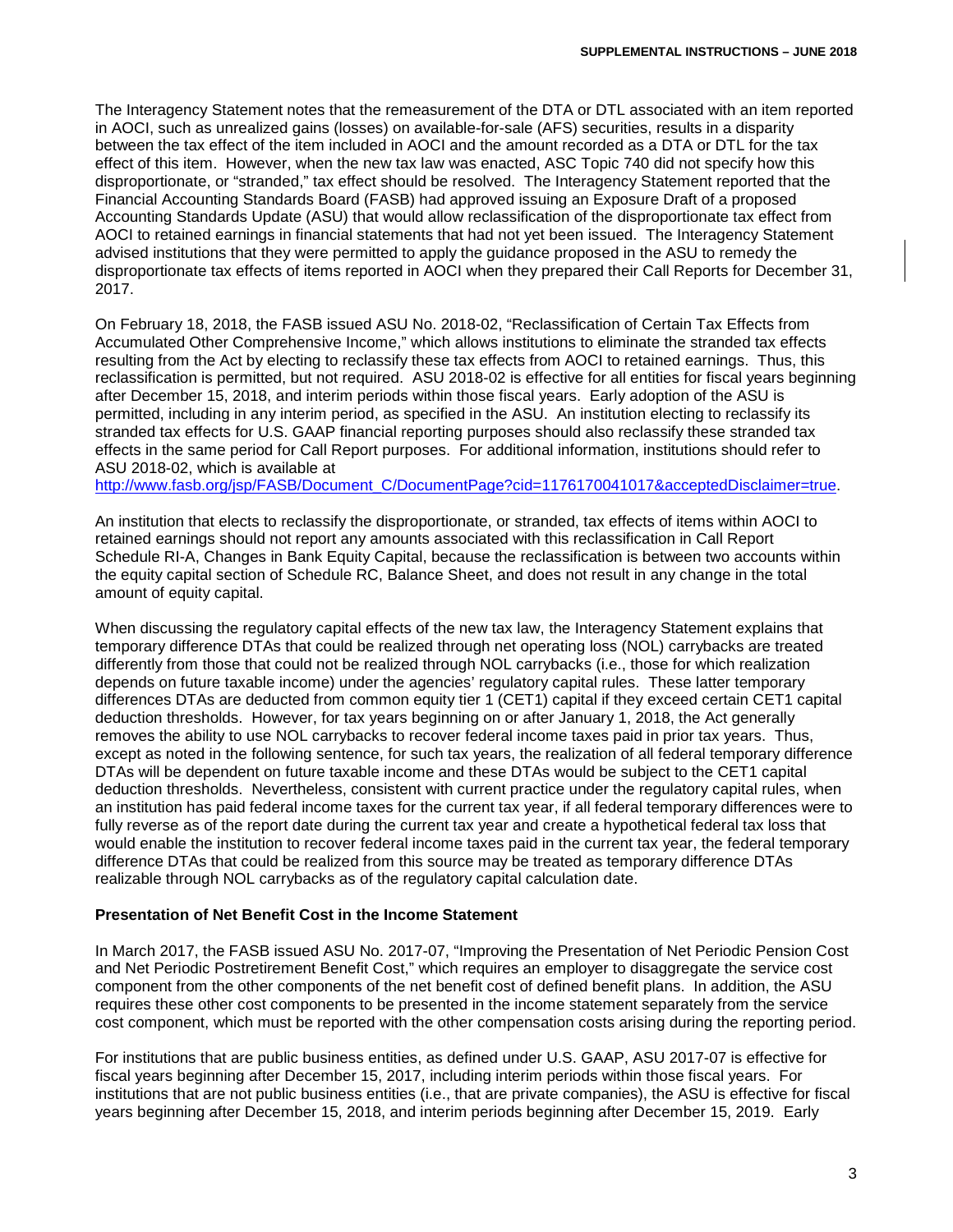adoption is permitted as described in the ASU. Refer to the Glossary entries for "public business entity" and "private company" in the Call Report instructions for further information on these terms.

For Call Report purposes, an institution should apply the new standard prospectively to the cost components of net benefit cost as of the beginning of the fiscal year of adoption. The service cost component of net benefit cost should be reported in Schedule RI, item 7.a, "Salaries and employee benefits." The other cost components of net benefit cost should be reported in Schedule RI, item 7.d, "Other noninterest expense."

For additional information, institutions should refer to ASU 2017-07, which is available at [http://www.fasb.org/jsp/FASB/Document\\_C/DocumentPage?cid=1176168888120&acceptedDisclaimer=true.](http://www.fasb.org/jsp/FASB/Document_C/DocumentPage?cid=1176168888120&acceptedDisclaimer=true)

#### **Credit Losses on Financial Instruments**

In June 2016, the FASB issued ASU No. 2016-13, "Measurement of Credit Losses on Financial Instruments," which introduces the current expected credit losses methodology (CECL) for estimating allowances for credit losses. Under CECL, an allowance for credit losses is a valuation account, measured as the difference between the financial assets' amortized cost basis and the net amount expected to be collected on the financial assets (i.e., lifetime credit losses). To estimate expected credit losses under CECL, institutions will use a broader range of data than under existing U.S. GAAP. These data include information about past events, current conditions, and reasonable and supportable forecasts relevant to assessing the collectability of the cash flows of financial assets.

The ASU is applicable to all financial instruments measured at amortized cost (including loans held for investment, net investments in leases, and held-to-maturity debt securities, as well as trade and reinsurance receivables and receivables that relate to repurchase agreements and securities lending agreements) and off-balance-sheet credit exposures not accounted for as insurance, including loan commitments, standby letters of credit, and financial guarantees. The new standard does not apply to trading assets, loans held for sale, financial assets for which the fair value option has been elected, or loans and receivables between entities under common control.

The ASU also modifies the treatment of credit impairment on AFS debt securities. Under the new standard, institutions will recognize a credit loss on an AFS debt security through an allowance for credit losses, rather than the current practice required by U.S. GAAP of write-downs of individual securities for other-thantemporary impairment.

For institutions that are public business entities and are also U.S. Securities and Exchange Commission (SEC) filers, as both terms are defined in U.S. GAAP, the ASU is effective for fiscal years beginning after December 15, 2019, including interim periods within those fiscal years. For public business entities that are not SEC filers, the ASU is effective for fiscal years beginning after December 15, 2020, including interim periods within those fiscal years. For institutions that are not public business entities (i.e., that are private companies), the ASU is effective for fiscal years beginning after December 15, 2020, and for interim periods of fiscal years beginning after December 15, 2021. For all institutions, early application of the new standard is permitted for fiscal years beginning after December 15, 2018, including interim periods within those fiscal years. Institutions must apply ASU 2016-13 for Call Report purposes in accordance with the effective dates set forth in the ASU. An institution that early adopts ASU 2016-13 for U.S. GAAP financial reporting purposes should also early adopt the ASU in the same period for Call Report purposes.

The Call Report forms and instructions will be revised to conform to the ASU at a future date, and the agencies will request comment on the proposed revisions through a Federal Register notice.

For additional information, institutions should refer to the agencies' [Frequently Asked Questions on the New](https://www.occ.treas.gov/news-issuances/bulletins/2016/bulletin-2016-45a.pdf)  [Accounting Standard on Financial Instruments –](https://www.occ.treas.gov/news-issuances/bulletins/2016/bulletin-2016-45a.pdf) Credit Losses, which were most recently updated on September 6, 2017, the agencies' June 17, 2016, [Joint Statement on the New Accounting Standard on](https://www.federalreserve.gov/newsevents/pressreleases/files/bcreg20160617b1.pdf)  [Financial Instruments –](https://www.federalreserve.gov/newsevents/pressreleases/files/bcreg20160617b1.pdf) Credit Losses, and ASU 2016-13, which is available at [http://www.fasb.org/jsp/FASB/Document\\_C/DocumentPage?cid=1176168232528&acceptedDisclaimer=true.](http://www.fasb.org/jsp/FASB/Document_C/DocumentPage?cid=1176168232528&acceptedDisclaimer=true)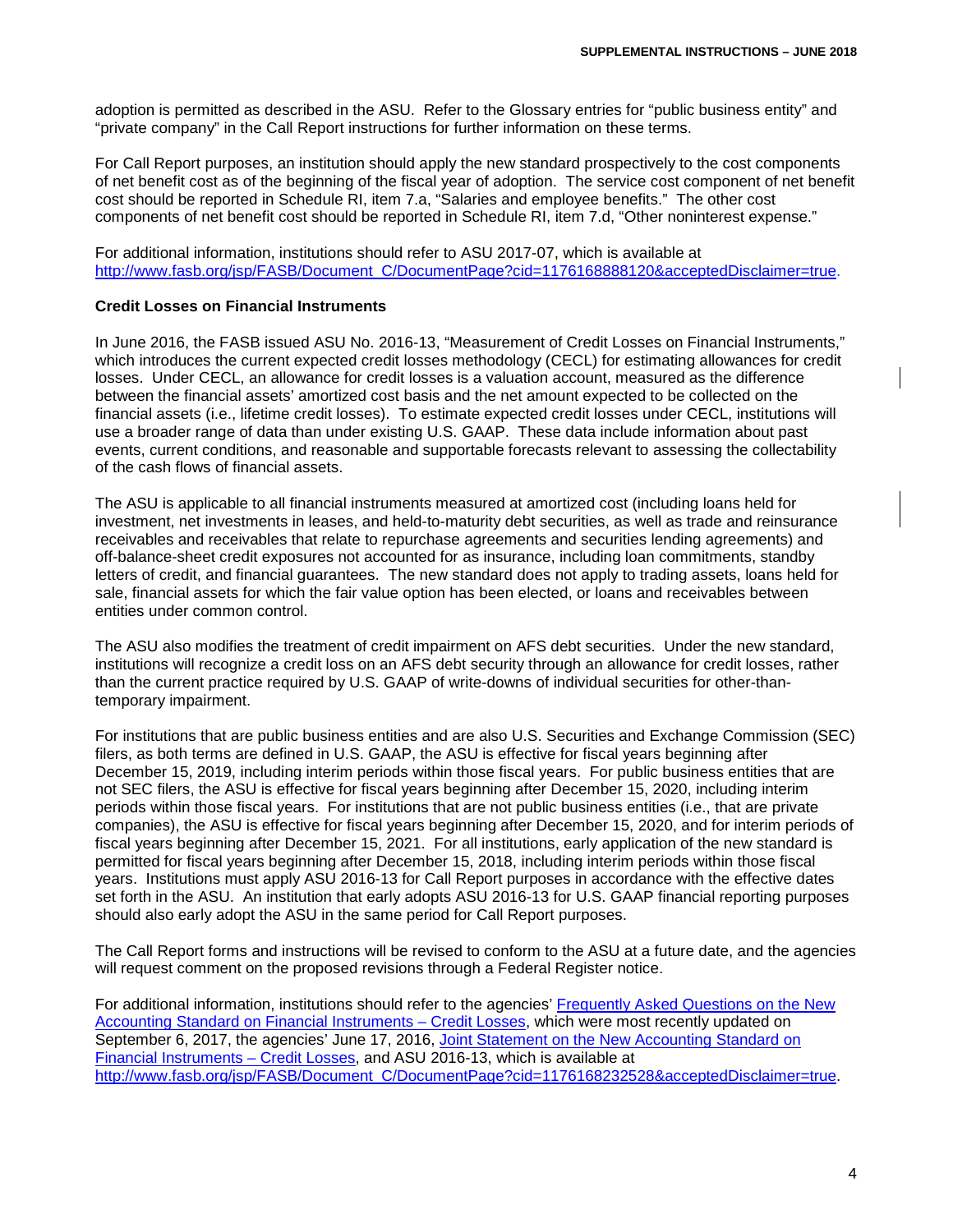# **Accounting for Hedging Activities**

In August 2017, the FASB issued ASU No. 2017-12, "Targeted Improvements to Accounting for Hedging Activities." This ASU amends ASC Topic 815, Derivatives and Hedging, to "better align an entity's risk management activities and financial reporting for hedging relationships through changes to both the designation and measurement guidance for qualifying hedging relationships and the presentation of hedge results."

For institutions that are public business entities, as defined under U.S. GAAP, the ASU is effective for fiscal years beginning after December 15, 2018, including interim periods within those fiscal years. For institutions that are not public business entities (i.e., that are private companies), the ASU is effective for fiscal years beginning after December 15, 2019, and interim periods beginning after December 15, 2020. Refer to the Glossary entries for "public business entity" and "private company" in the Call Report instructions for further information on these terms.

Early application of the ASU is permitted for all institutions in any interim period or fiscal year before the effective date of the ASU. Further, the ASU specifies transition requirements and offers transition elections for hedging relationships existing on the date of adoption (i.e., hedging relationships in which the hedging instrument has not expired, been sold, terminated, or exercised or for which the institution has not removed the designation of the hedging relationship). These transition requirements and elections should be applied on the date of adoption of the ASU and the effect of adoption should be reflected as of the beginning of the fiscal year of adoption (i.e., the initial application date). Thus, if an institution early adopts the ASU in an interim period, any adjustments shall be reflected as of the beginning of the fiscal year that includes the interim period of adoption, e.g., as of January 1 for a calendar year institution. An institution that early adopts ASU 2017-12 in an interim period for U.S. GAAP financial reporting purposes should also early adopt the ASU in the same period for Call Report purposes.

The Call Report instructions, including the Glossary entry for "Derivative Contracts," will be revised to conform to the ASU at a future date.

For additional information, institutions should refer to ASU 2017-12, which is available at http://www.fasb.org/isp/FASB/Document\_C/DocumentPage?cid=1176169282347&acceptedDisclaimer=true.

#### **Regulatory Capital Treatment of Certain Centrally-Cleared Derivative Contracts**

On August 14, 2017, the banking agencies issued supervisory guidance on the regulatory capital treatment of certain centrally-cleared derivative contracts in light of recent changes to the rulebooks of certain central counterparties. Under the previous requirements of these central counterparties' rulebooks, variation margin transferred to cover the exposure that arises from marking cleared derivative contracts, and netting sets of such contracts, to fair value was considered collateral pledged by one party to the other, with title to the collateral remaining with the posting party. These derivative contracts are referred to as collateralized-tomarket contracts. Under the revised rulebooks of certain central counterparties, variation margin for certain centrally-cleared derivative contracts, and certain netting sets of such contracts, is considered a settlement payment for the exposure that arises from marking these derivative contracts and netting sets to fair value, with title to the payment transferring to the receiving party. In these circumstances, the derivative contracts and netting sets are referred to as settled-to-market contracts.

Under the agencies' regulatory capital rules, in general, an institution must calculate the trade exposure amount for a cleared derivative contract, or a netting set of such contracts, by using the methodology described in section 34 of the rules to determine (i) the current credit exposure and (ii) the potential future exposure of the derivative contract or netting set of such contracts for purposes of the standardized approach risk-based capital calculation and the supplementary leverage ratio calculation. The risk-weighted asset calculations under the advanced approaches capital framework have similar requirements. Current credit exposure is determined by reference to the fair value of each derivative contract as measured under U.S. GAAP. Potential future exposure is determined, in part, by multiplying each derivative contract's notional principal amount by a conversion factor. The conversion factors vary by the category (for example, interest rate, equity) and remaining maturity of the derivative contract. The regulatory capital rules provide that, for a derivative contract that is structured such that on specified dates any outstanding exposure is settled and the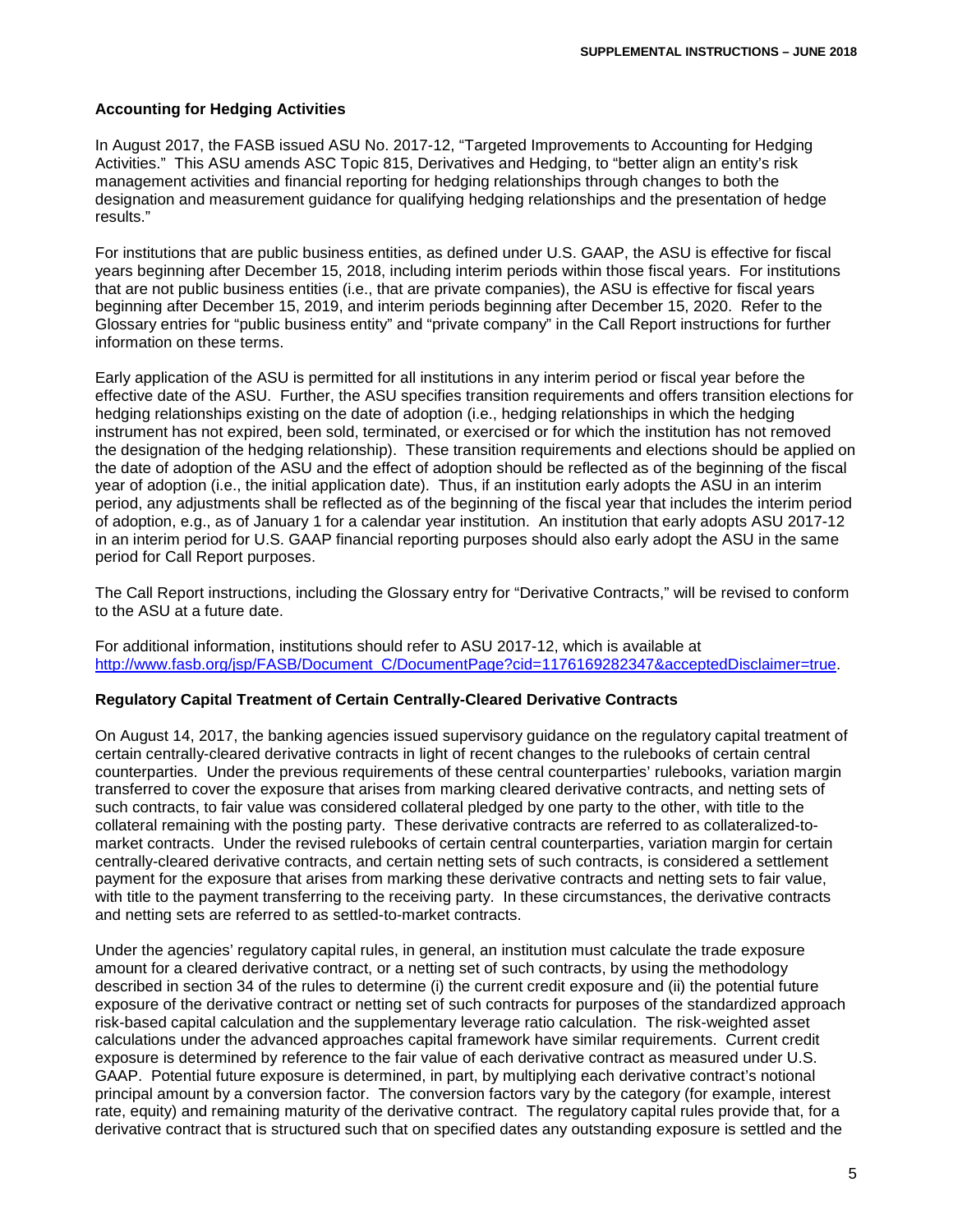terms are reset so that the fair value of the contract is zero, the remaining maturity equals the time until the next reset date.

For the purpose of the regulatory capital rules, the August 2017 supervisory guidance states that if, after accounting and legal analysis, an institution determines that (i) the variation margin payment on a centrally cleared settled-to-market contract settles any outstanding exposure on the contract, and (ii) the terms are reset so that the fair value of the contract is zero, the remaining maturity on such a contract would equal the time until the next exchange of variation margin on the contract. In conducting its legal analysis to determine whether variation margin may be considered settlement of outstanding exposure under the regulatory capital rules, an institution should evaluate whether the transferor of the variation margin has relinquished all legal claims to the variation margin and whether the payment of variation margin constitutes settlement under the central counterparty's rulebook, any other applicable agreements governing the derivative contract, and applicable law. Among other requirements, a central counterparty's rulebook may require an institution to satisfy additional obligations, such as payment of other expenses and fees, in order to recognize payment of variation margin as satisfying settlement under the rulebook. The legal and accounting analysis performed by the institution should take all such requirements into account.

Institutions should refer to the supervisory guidance in its entirety for purposes of determining the appropriate regulatory capital treatment of settled-to-market contracts under the regulatory capital rules. This guidance is available at [https://www.fdic.gov/news/news/financial/2017/fil17033a.pdf.](https://www.fdic.gov/news/news/financial/2017/fil17033a.pdf)

#### **Premium Amortization on Purchased Callable Debt Securities**

In March 2017, the FASB issued ASU No. 2017-08, "Premium Amortization on Purchased Callable Debt Securities." This ASU amends ASC Subtopic 310-20, Receivables – Nonrefundable Fees and Other Costs (formerly FASB Statement No. 91, "Accounting for Nonrefundable Fees and Costs Associated with Originating or Acquiring Loans and Initial Direct Costs of Leases"), by shortening the amortization period for premiums on callable debt securities that have explicit, non-contingent call features and are callable at fixed prices and on preset dates. Under existing U.S. GAAP, the premium on such a callable debt security generally is required to be amortized as an adjustment of yield over the contractual life of the debt security. Under the ASU, the excess of the amortized cost basis of such a callable debt security over the amount repayable by the issuer at the earliest call date (i.e., the premium) must be amortized to the earliest call date (unless the institution applies the guidance in ASC Subtopic 310-20 that allows estimates of future principal prepayments to be considered in the effective yield calculation when the institution holds a large number of similar debt securities for which prepayments are probable and the timing and amount of the prepayments can be reasonably estimated). If the call option is not exercised at its earliest call date, the institution must reset the effective yield using the payment terms of the debt security.

The ASU does not change the accounting for debt securities held at a discount. The discount on such debt securities continues to be amortized to maturity (unless the Subtopic 310-20 guidance mentioned above is applied).

For institutions that are public business entities, as defined under U.S. GAAP, the new standard is effective for fiscal years beginning after December 15, 2018, including interim periods within those fiscal years. For institutions that are not public business entities (i.e., that are private companies), the new standard is effective for fiscal years beginning after December 15, 2019, and interim periods within fiscal years beginning after December 15, 2020.

Early application of the new standard is permitted for all institutions, including adoption in an interim period of 2018 or a subsequent year before the applicable effective date for an institution. If an institution early adopts the ASU in an interim period, the cumulative-effect adjustment shall be reflected as of the beginning of the fiscal year of adoption.

An institution must apply the new standard on a modified retrospective basis as of the beginning of the period of adoption. Under the modified retrospective method, an institution should apply a cumulative-effect adjustment to affected accounts existing as of the beginning of the fiscal year the new standard is adopted. The cumulative-effect adjustment to retained earnings for this change in accounting principle should be reported in Call Report Schedule RI-A, item 2.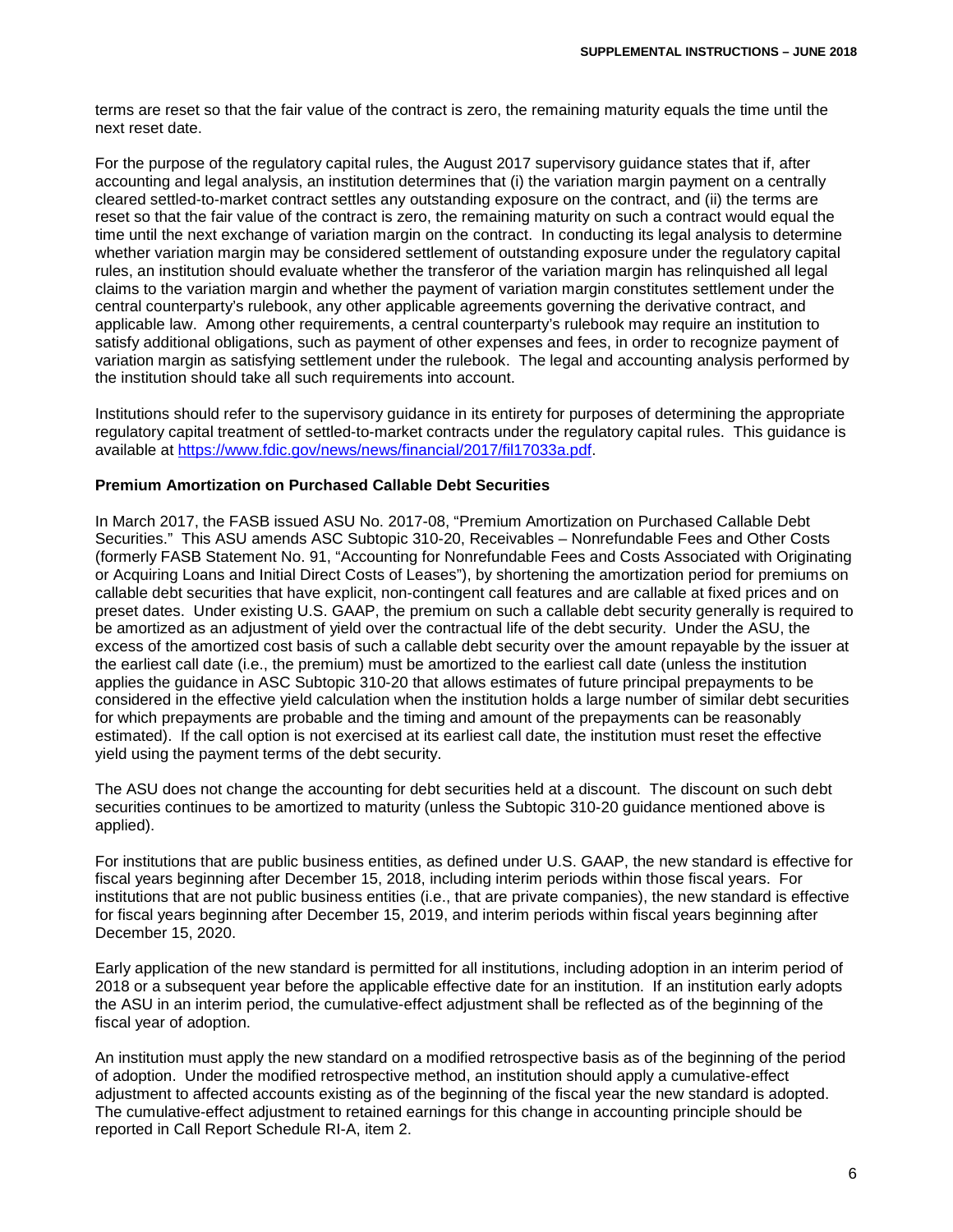For additional information, institutions should refer to ASU 2017-08, which is available at [http://www.fasb.org/jsp/FASB/Document\\_C/DocumentPage?cid=1176168934053&acceptedDisclaimer=true.](http://www.fasb.org/jsp/FASB/Document_C/DocumentPage?cid=1176168934053&acceptedDisclaimer=true)

#### **Recognition and Measurement of Financial Instruments: Investments in Equity Securities**

In January 2016, the FASB issued ASU 2016-01, "Recognition and Measurement of Financial Assets and Financial Liabilities." This ASU makes targeted improvements to U.S. GAAP. As one of its main provisions, the ASU requires investments in equity securities, except those accounted for under the equity method and those that result in consolidation, to be measured at fair value with changes in fair value recognized in net income. Thus, the ASU eliminates the existing concept of AFS equity securities, which are measured at fair value with changes in fair value generally recognized in other comprehensive income. To be classified as AFS under current U.S. GAAP, an equity security must have a readily determinable fair value and not be held for trading. In addition, for an equity security that does not have a readily determinable fair value, the ASU permits an entity to elect to measure the security at cost minus impairment, if any, plus or minus changes resulting from observable price changes in orderly transactions for the identical or a similar investment of the same issuer. When this election is made for an equity security without a readily determinable fair value, the ASU simplifies the impairment assessment of such an investment by requiring a qualitative assessment to identify impairment.

The ASU's measurement guidance for investments in equity securities also applies to other ownership interests, such as interests in partnerships, unincorporated joint ventures, and limited liability companies. However, the measurement guidance does not apply to Federal Home Loan Bank stock and Federal Reserve Bank stock.

For institutions that are public business entities, as defined under U.S. GAAP, ASU 2016-01 is effective for fiscal years beginning after December 15, 2017, including interim periods within those fiscal years. For all other entities, the ASU is effective for fiscal years beginning after December 15, 2018, and interim periods within fiscal years beginning after December 15, 2019. Early application of the ASU is permitted for all institutions that are not public business entities as of the fiscal years beginning after December 15, 2017, including interim periods within those fiscal years. Institutions must apply ASU 2016-01 for Call Report purposes in accordance with the effective dates set forth in the ASU.

With the elimination of AFS equity securities upon an institution's adoption of ASU 2016-01, the amount of net unrealized gains (losses) on these securities, net of tax effect, that is included in AOCI on the Call Report balance sheet (Schedule RC, item 26.b) as of the adoption date will be reclassified (transferred) from AOCI into the retained earnings component of equity capital on the balance sheet (Schedule RC, item 26.a). Thereafter, changes in the fair value of (i.e., the unrealized gains and losses on) an institution's equity securities that would have been classified as AFS under existing U.S. GAAP will be recognized through net income rather than other comprehensive income (OCI). For an institution's holdings of equity securities without readily determinable fair values as of the adoption date for which the measurement alternative is elected, the measurement provisions of the ASU are to be applied prospectively to these securities.

For additional information, institutions should refer to ASU 2016-01, which is available at [http://www.fasb.org/jsp/FASB/Document\\_C/DocumentPage?cid=1176167762170&acceptedDisclaimer=true.](http://www.fasb.org/jsp/FASB/Document_C/DocumentPage?cid=1176167762170&acceptedDisclaimer=true)

#### **Recognition and Measurement of Financial Instruments: Fair Value Option Liabilities**

In addition to the changes in the accounting for equity securities discussed in the preceding section of these Supplemental Instructions, ASU No. 2016-01 requires an institution to present separately in OCI the portion of the total change in the fair value of a liability resulting from a change in the instrument-specific credit risk ("own credit risk") when the institution has elected to measure the liability at fair value in accordance with the fair value option for financial instruments. Until an institution adopts the own credit risk provisions of the ASU, U.S. GAAP requires the institution to report the entire change in the fair value of a fair value option liability in earnings. The ASU does not apply to other financial liabilities measured at fair value, including derivatives. For these other financial liabilities, the effect of a change in an entity's own credit risk will continue to be reported in net income.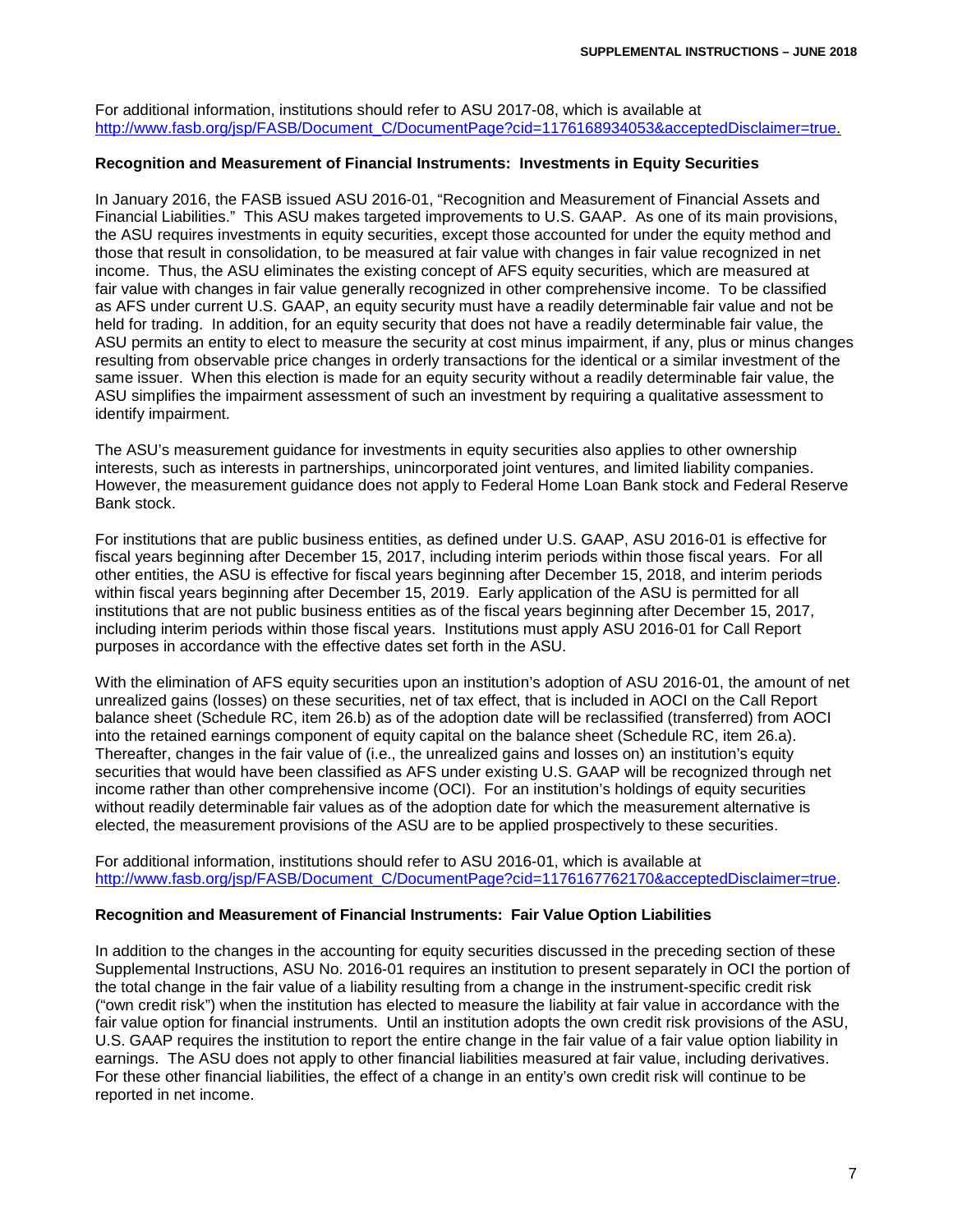The change due to own credit risk, as described above, is the difference between the total change in fair value and the amount resulting from a change in a base market rate (e.g., a risk-free interest rate). An institution may use another method that it believes results in a faithful measurement of the fair value change attributable to instrument-specific credit risk. However, it will have to apply the method consistently to each financial liability from period to period.

The effective dates of ASU 2016-01 are described in the preceding section of these Supplemental Instructions. Notwithstanding these effective dates, early application of the ASU's provisions regarding the presentation in OCI of changes due to own credit risk on fair value option liabilities is permitted for all entities for financial statements of fiscal years or interim periods that have not yet been issued or made available for issuance, and in the same period for Call Report purposes.

When an institution with a calendar year fiscal year adopts the own credit risk provisions of ASU 2016-01, the accumulated gains and losses as of the beginning of the fiscal year due to changes in the instrument-specific credit risk of fair value option liabilities, net of tax effect, are reclassified from Schedule RC, item 26.a, "Retained earnings," to Schedule RC, item 26.b, "Accumulated other comprehensive income." If an institution with a calendar year fiscal year chooses to early apply the ASU's provisions for fair value option liabilities in an interim period after the first interim period of its fiscal year, any unrealized gains and losses due to changes in own credit risk and the related tax effects recognized in the Call Report income statement during the interim period(s) before the interim period of adoption should be reclassified from earnings to OCI. In the Call Report, this reclassification would be from Schedule RI, item 5.l, "Other noninterest income," and Schedule RI, item 9, "Applicable income taxes," to Schedule RI-A, item 10, "Other comprehensive income," with a corresponding reclassification from Schedule RC, item 26.a, to Schedule RC, item 26.b.

Additionally, for purposes of reporting on Schedule RC-R, Part I, institutions should report in item 10.a, "Less: Unrealized net gain (loss) related to changes in the fair value of liabilities that are due to changes in own credit risk," the amount included in AOCI attributable to changes in the fair value of fair value option liabilities that are due to changes in the institution's own credit risk. Institutions should note that this AOCI amount is included in the amount reported in Schedule RC-R, Part I, item 3, "Accumulated other comprehensive income (AOCI)."

For additional information, institutions should refer to ASU 2016-01, which is available at [http://www.fasb.org/jsp/FASB/Document\\_C/DocumentPage?cid=1176167762170&acceptedDisclaimer=true.](http://www.fasb.org/jsp/FASB/Document_C/DocumentPage?cid=1176167762170&acceptedDisclaimer=true)

#### **New Revenue Recognition Accounting Standard**

In May 2014, the FASB issued ASU No. 2014-09, "Revenue from Contracts with Customers," which added ASC Topic 606, Revenue from Contracts with Customers. The core principle of Topic 606 is that an entity should recognize revenue at an amount that reflects the consideration to which it expects to be entitled in exchange for transferring goods or services to a customer as part of the entity's ordinary activities. ASU 2014-09 also added Topic 610, Other Income, to the ASC. Topic 610 applies to income recognition that is not within the scope of Topic 606, other Topics (such as Topic 840 on leases), or other revenue or income guidance. As discussed in the following section of these Supplemental Instructions, Topic 610 applies to an institution's sales of repossessed nonfinancial assets, such as other real estate owned (OREO). The sale of repossessed nonfinancial assets is not considered an "ordinary activity" because institutions do not typically invest in nonfinancial assets. ASU 2014-09 and subsequent amendments are collectively referred to herein as the "new standard."

The new standard specifically excludes financial instruments and other contractual rights or obligations within the scope of Topic 310, Receivables; Topic 320, Investments – Debt Securities; Topic 321, Investments – Equity Securities; Topic 815, Derivatives and Hedging; and certain other ASC Topics. Therefore, many common revenue streams in the financial sector, such as interest and dividend income, fair value adjustments, gains and losses on sales of financial instruments, and loan origination fees, are not within the scope of the new standard. The new standard may change the timing for the recognition of, and the presentation of, those revenue streams within the scope of ASC Subtopic 606-10, such as certain fees associated with credit card arrangements, underwriting fees and costs, and deposit-related fees.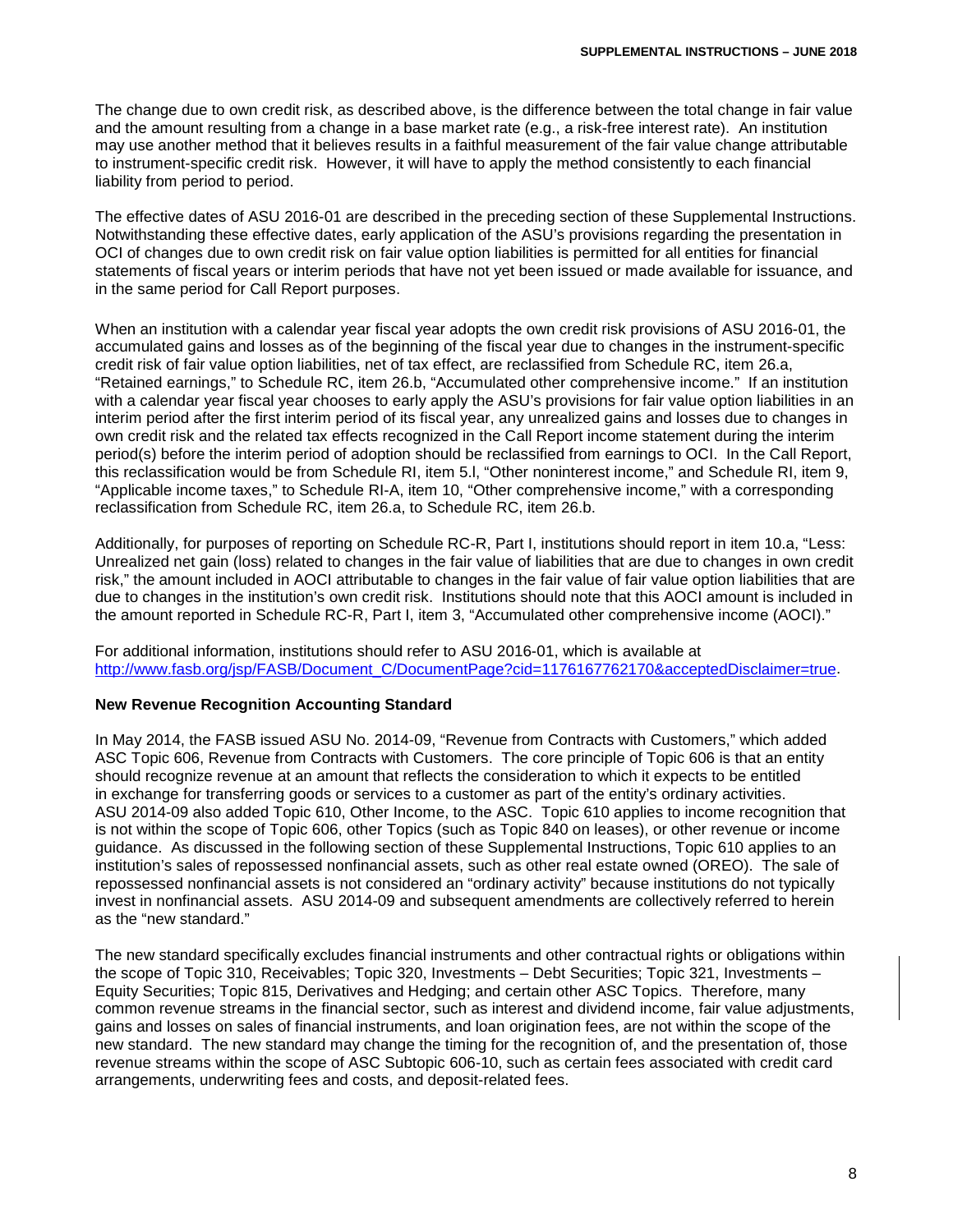For institutions that are public business entities, as defined under U.S. GAAP, the new standard is effective for fiscal years beginning after December 15, 2017, including interim reporting periods within those fiscal years. For institutions that are not public business entities (i.e., that are private companies), the new standard is effective for fiscal years beginning after December 15, 2018, and interim reporting periods within fiscal years beginning after December 15, 2019. Early application of the new standard is permitted. If an institution chooses to early adopt the new standard for financial reporting purposes, the institution should implement the new standard in its Call Report for the same quarter-end report date.

For Call Report purposes, an institution must apply the new standard on a modified retrospective basis as of the effective date of the standard. Under the modified retrospective method, an institution should apply a cumulative-effect adjustment to affected accounts existing as of the beginning of the fiscal year the new standard is adopted. The cumulative-effect adjustment to retained earnings for this change in accounting principle should be reported in Call Report Schedule RI-A, item 2. An institution that early adopts the new standard must apply it in its entirety. The institution cannot choose to apply the guidance to some revenue streams and not to others that are within the scope of the new standard.

For additional information, institutions should refer to the new standard, which is available at [http://www.fasb.org/jsp/FASB/Page/SectionPage&cid=1176156316498.](http://www.fasb.org/jsp/FASB/Page/SectionPage&cid=1176156316498)

#### **Revenue Recognition: Accounting for Sales of OREO**

As stated in the preceding section, Topic 610 applies to an institution's sale of repossessed nonfinancial assets, such as OREO. When the new standard becomes effective at the dates discussed above, Topic 610 will eliminate the prescriptive criteria and methods for sale accounting and gain recognition for dispositions of OREO currently set forth in Subtopic 360-20, Property, Plant, and Equipment – Real Estate Sales. Under the new standard, an institution will recognize the entire gain or loss, if any, and derecognize the OREO at the time of sale if the transaction meets certain requirements of Topic 606. Otherwise, an institution will generally record any payments received as a deposit liability to the buyer and continue reporting the OREO as an asset at the time of the transaction.

The following paragraphs highlight key aspects of Topic 610 that will apply to seller-financed sales of OREO once the new standard takes effect. When implementing the new standard, an institution will need to exercise judgment in determining whether a contract (within the meaning of Topic 606) exists for the sale or transfer of OREO, whether the institution has performed its obligations identified in the contract, and what the transaction price is for calculation of the amount of gain or loss. For additional information, please refer to the Glossary entry for "Foreclosed Assets" in the Call Report instruction books, which was updated in March 2017 to incorporate guidance on the application of the new standard to sales of OREO.

Under Topic 610, when an institution does not have a controlling financial interest in the OREO buyer under Topic 810, Consolidation, the institution's first step in assessing whether it can derecognize an OREO asset and recognize revenue upon the sale or transfer of the OREO is to determine whether a contract exists under the provisions of Topic 606. In order for a transaction to be a contract under Topic 606, it must meet five criteria. Although all five criteria require careful analysis for seller-financed sales of OREO, two criteria in particular may require significant judgment. These criteria are the commitment of the parties to the transaction to perform their respective obligations and the collectability of the transaction price. To evaluate whether a transaction meets the collectability criterion, a selling institution must determine whether it is probable that it will collect substantially all of the consideration to which it is entitled in exchange for the transfer of the OREO, i.e., the transaction price. To make this determination, as well as the determination that the buyer of the OREO is committed to perform its obligations, a selling institution should consider all facts and circumstances related to the buyer's ability and intent to pay the transaction price. As with the current accounting standards governing seller-financed sales of OREO, the amount and character of a buyer's initial equity in the property (typically the cash down payment) and recourse provisions remain important factors to evaluate. Other factors to consider may include, but are not limited to, the financing terms of the loan (including amortization and any balloon payment), the credit standing of the buyer, the cash flow from the property, and the selling institution's continuing involvement with the property following the transaction.

If the five contract criteria in Topic 606 have not been met, the institution generally may not derecognize the OREO asset or recognize revenue (gain or loss) as an accounting sale has not occurred. In contrast, if an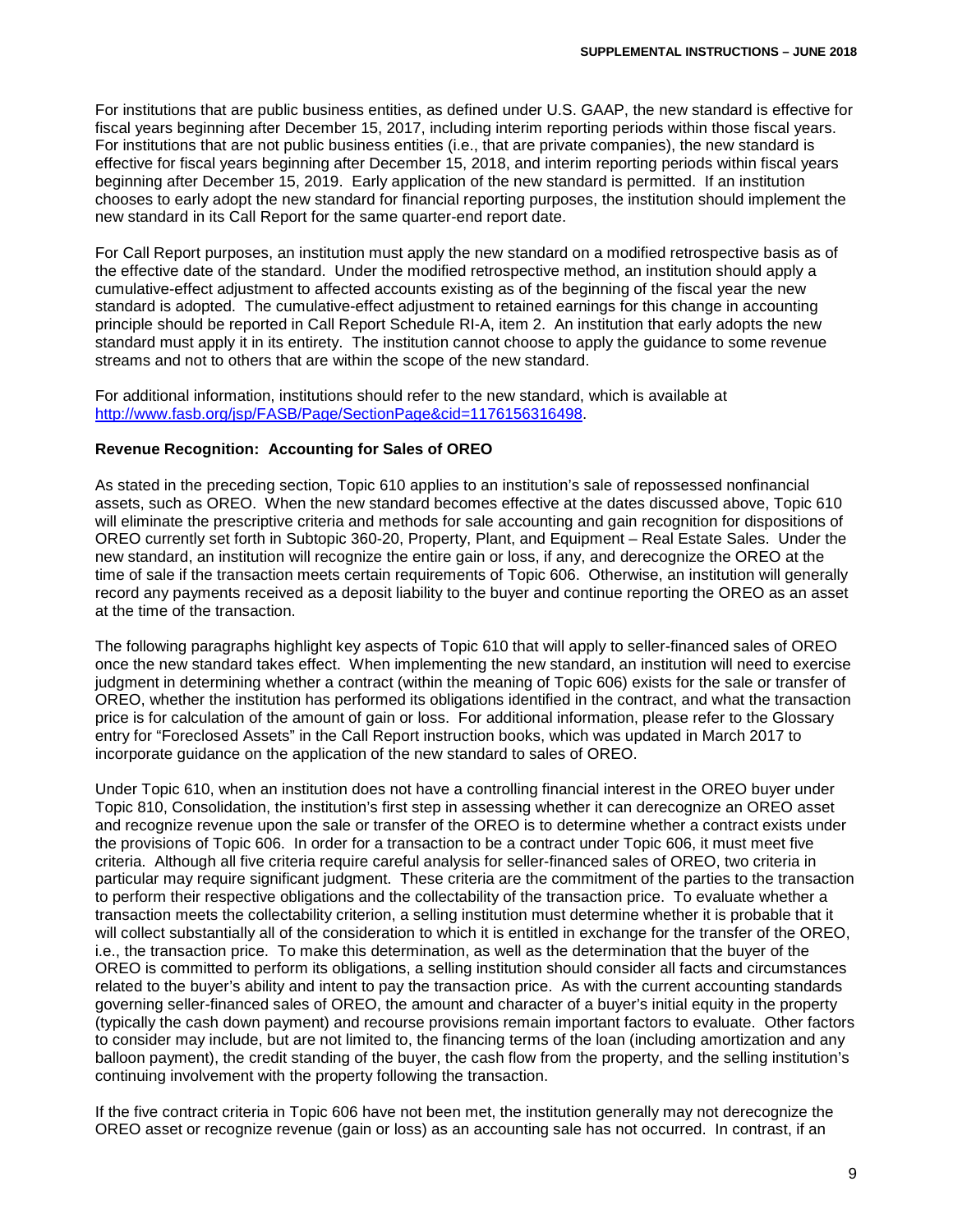institution determines the contract criteria in Topic 606 have been met, it must then determine whether it has satisfied its performance obligations as identified in the contract by transferring control of the asset to the buyer. For seller-financed sales of OREO, the transfer of control generally occurs on the closing date of the sale when the institution obtains the right to receive payment for the property and transfers legal title to the buyer. However, an institution must consider all relevant facts and circumstances to determine whether control of the OREO has transferred.

When a contract exists and an institution has transferred control of the asset, the institution should derecognize the OREO asset and recognize a gain or loss for the difference between the transaction price and the carrying amount of the OREO asset. Generally, the transaction price in a sale of OREO will be the contract amount in the purchase/sale agreement, including for a seller-financed sale at market terms. However, the transaction price may differ from the amount stated in the contract due to the existence of offmarket terms on the financing. In this situation, to determine the transaction price, the contract amount should be adjusted for the time value of money by using as the discount rate a market rate of interest considering the credit characteristics of the buyer and the terms of the financing.

As stated in the preceding section on the new revenue recognition accounting standard, for Call Report purposes, an institution must apply the new standard on a modified retrospective basis. To determine the cumulative-effect adjustment for the change in accounting for seller-financed OREO sales, an institution should measure the impact of applying Topic 610 to the outstanding seller-financed sales of OREO currently accounted for under Subtopic 360-20 using the installment, cost recovery, reduced-profit, or deposit method as of the beginning of the fiscal year the new standard is adopted. The cumulative-effect adjustment to retained earnings for this change in accounting principle should be reported in Call Report Schedule RI-A, item 2.

# **Accounting for Leases**

In February 2016, the FASB issued ASU No. 2016-02, "Leases," which added ASC Topic 842, Leases. This guidance, once effective, supersedes ASC Topic 840, Leases.

Topic 842 does not fundamentally change lessor accounting; however, it aligns terminology between lessee and lessor accounting and brings key aspects of lessor accounting into alignment with the FASB's new revenue recognition guidance in Topic 606. As a result, the classification difference between direct financing leases and sales-type leases for lessors moves from a risk-and-rewards principle to a transfer of control principle. Additionally, there is no longer a distinction in the treatment of real estate and non-real estate leases by lessors.

The most significant change that Topic 842 makes is to lessee accounting. Under existing accounting standards, lessees recognize lease assets and lease liabilities on the balance sheet for capital leases, but do not recognize operating leases on the balance sheet. The lessee accounting model under Topic 842 retains the distinction between operating leases and capital leases, which the new standard labels finance leases. However, the new standard requires lessees to record a right-of-use (ROU) asset and a lease liability on the balance sheet for operating leases. (For finance leases, a lessee's lease asset also is designated an ROU asset.) In general, the new standard permits a lessee to make an accounting policy election to exempt leases with a term of one year or less at their commencement date from on-balance sheet recognition. The lease term generally includes the noncancellable period of a lease as well as purchase options and renewal options reasonably certain to be exercised by the lessee, renewal options controlled by the lessor, and any other economic incentive for the lessee to extend the lease. An economic incentive may include a related-party commitment. When preparing to implement Topic 842, lessees will need to analyze their existing lease contracts to determine the entries to record on adoption of this new standard.

For a sale-leaseback transaction to qualify for sales treatment, Topic 842 requires certain criteria within Topic 606 to be met. Topic 606 focuses on the transfer of control of the leased asset from the seller/lessee to the buyer/lessor. A sale-leaseback transaction that does not transfer control is accounted for as a financing arrangement. For a transaction currently accounted for as a sale-leaseback under existing U.S. GAAP, an entity is not required to reassess whether the transaction would have qualified as a sale and a leaseback under Topic 842 when it adopts the new standard.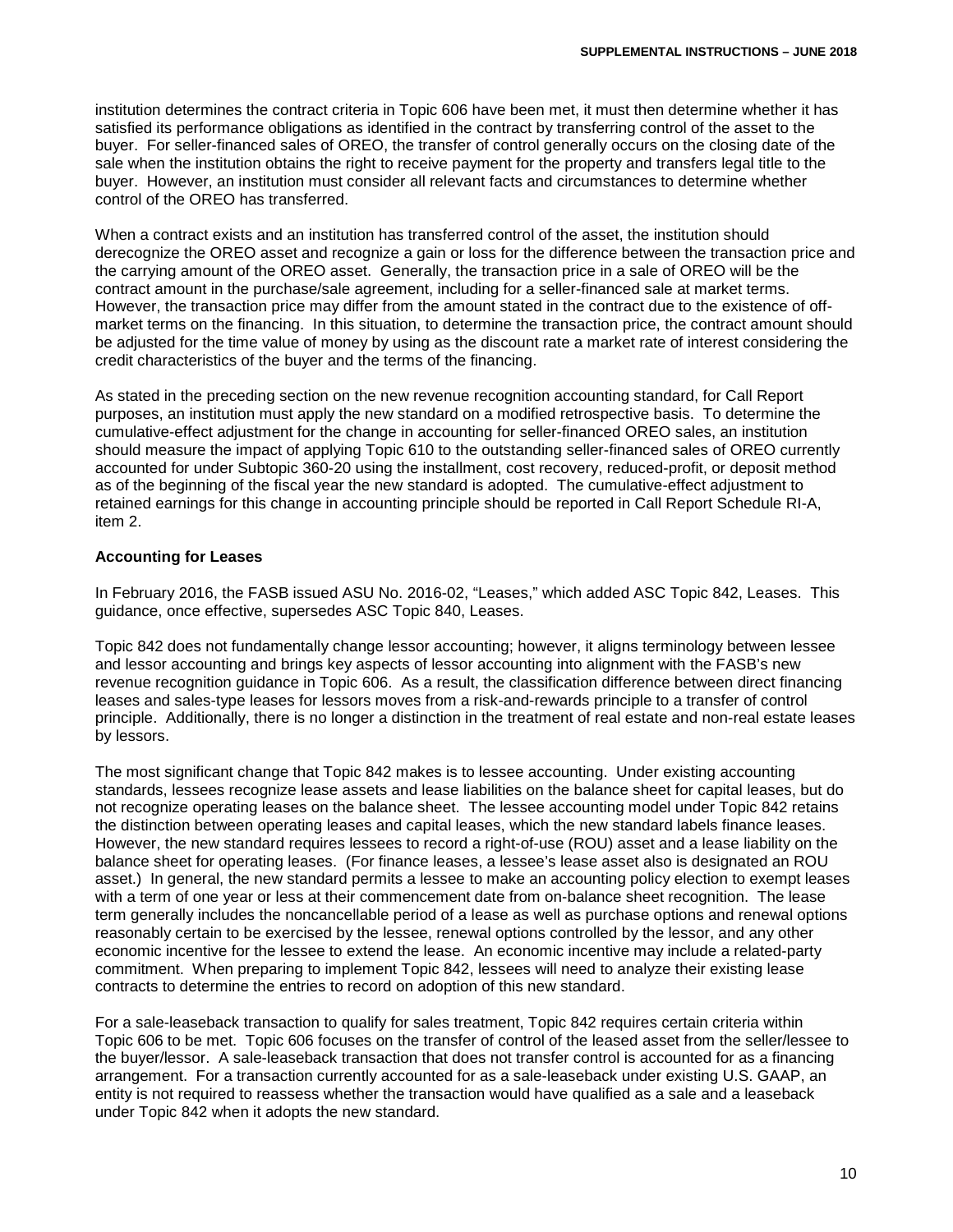Leases classified as leveraged leases prior to the adoption of Topic 842 may continue to be accounted for under Topic 840 unless subsequently modified. Topic 842 eliminates leveraged lease accounting for leases that commence after an institution adopts the new accounting standard.

For institutions that are public business entities, as defined under U.S. GAAP, ASU 2016-02 is effective for fiscal years beginning after December 15, 2018, including interim reporting periods within those fiscal years. For institutions that are not public business entities, the new standard is effective for fiscal years beginning after December 15, 2019, and interim reporting periods within fiscal years beginning after December 15, 2020. Early application of the new standard is permitted for all institutions. An institution that early adopts the new standard must apply it in its entirety to all lease-related transactions. If an institution chooses to early adopt the new standard for financial reporting purposes, the institution should implement the new standard in its Call Report for the same quarter-end report date.

For Call Report purposes, an institution must apply the new standard on a modified retrospective basis. Under the modified retrospective method, an institution should apply a cumulative-effect adjustment to affected accounts existing as of the beginning of the fiscal year the new standard is adopted. The cumulative-effect adjustment to retained earnings for this change in accounting principle should be reported in Schedule RI-A, item 2. The ROU asset recorded upon adoption should be reflected in Schedule RC, item 6, "Premises and fixed assets" and the related lease liability recorded upon adoption should be reflected in Schedule RC-M, item 5.b, "Other borrowings." These classifications are consistent with the current Call Report instructions for reporting a lessee's capital leases. The agencies do not plan to add any new items to the Call Report for reporting leases under the new lease accounting standard.

The agencies have received questions regarding how lessee institutions should treat ROU assets under the agencies' regulatory capital rules [\(12 CFR Part 3](https://www.ecfr.gov/cgi-bin/text-idx?SID=6a4386753d17214d1170526af6423e67&mc=true&node=pt12.1.3&rgn=div5) (OCC); [12 CFR Part 217](https://www.ecfr.gov/cgi-bin/text-idx?SID=6a4386753d17214d1170526af6423e67&mc=true&node=pt12.2.217&rgn=div5) (Board); and [12 CFR Part 324](https://www.ecfr.gov/cgi-bin/text-idx?SID=6a4386753d17214d1170526af6423e67&mc=true&node=pt12.5.324&rgn=div5) (FDIC)). Those rules require that most intangible assets be deducted from regulatory capital. However, some institutions are uncertain whether ROU assets are intangible assets. The agencies are clarifying that, to the extent an ROU asset arises due to a lease of a tangible asset (e.g., building or equipment), the ROU asset should be treated as a tangible asset not subject to deduction from regulatory capital. An ROU asset not subject to deduction must be risk weighted at 100 percent under Section 32(l)(5) of the agencies' regulatory capital rules and included in a lessee institution's calculations of total risk-weighted assets. In addition, such an asset must be included in a lessee institution's total assets for leverage capital purposes. The agencies believe this treatment is consistent with the current treatment of capital leases under the rules, whereby a lessee's lease assets under capital leases of tangible assets are treated as tangible assets, receive a 100 percent risk weight, and are included in the leverage ratio denominator. This treatment is also consistent with the approach taken by the Basel Committee on Banking Supervision [\(https://www.bis.org/press/p170406a.htm\)](https://www.bis.org/press/p170406a.htm).

For additional information on ASU 2016-02, institutions should refer to the FASB's website at: [http://www.fasb.org/cs/ContentServer?c=FASBContent\\_C&pagename=FASB%2FFASBContent\\_C%2FCompl](http://www.fasb.org/cs/ContentServer?c=FASBContent_C&pagename=FASB%2FFASBContent_C%2FCompletedProjectPage&cid=1176167904031) [etedProjectPage&cid=1176167904031,](http://www.fasb.org/cs/ContentServer?c=FASBContent_C&pagename=FASB%2FFASBContent_C%2FCompletedProjectPage&cid=1176167904031) which includes a link to the new accounting standard.

#### **Accounting for Measurement-Period Adjustments Related to a Business Combination**

In September 2015, the FASB issued ASU No. 2015-16, "Simplifying the Accounting for Measurement-Period Adjustments." Under ASC Topic 805, Business Combinations (formerly FASB Statement No. 141(R), "Business Combinations"), if the initial accounting for a business combination is incomplete by the end of the reporting period in which the combination occurs, the acquirer reports provisional amounts in its financial statements for the items for which the accounting is incomplete. During the measurement period, the acquirer is required to adjust the provisional amounts recognized at the acquisition date, with a corresponding adjustment to goodwill, to reflect new information obtained about facts and circumstances that existed as of the acquisition date that, if known, would have affected the measurement of the amounts recognized as of that date. At present under Topic 805, an acquirer is required to retrospectively adjust the provisional amounts recognized at the acquisition date to reflect the new information. To simplify the accounting for the adjustments made to provisional amounts, ASU 2015-16 eliminates the requirement to retrospectively account for the adjustments. Accordingly, the ASU amends Topic 805 to require an acquirer to recognize adjustments to provisional amounts that are identified during the measurement period in the reporting period in which adjustment amounts are determined. Under the ASU, the acquirer also must recognize in the financial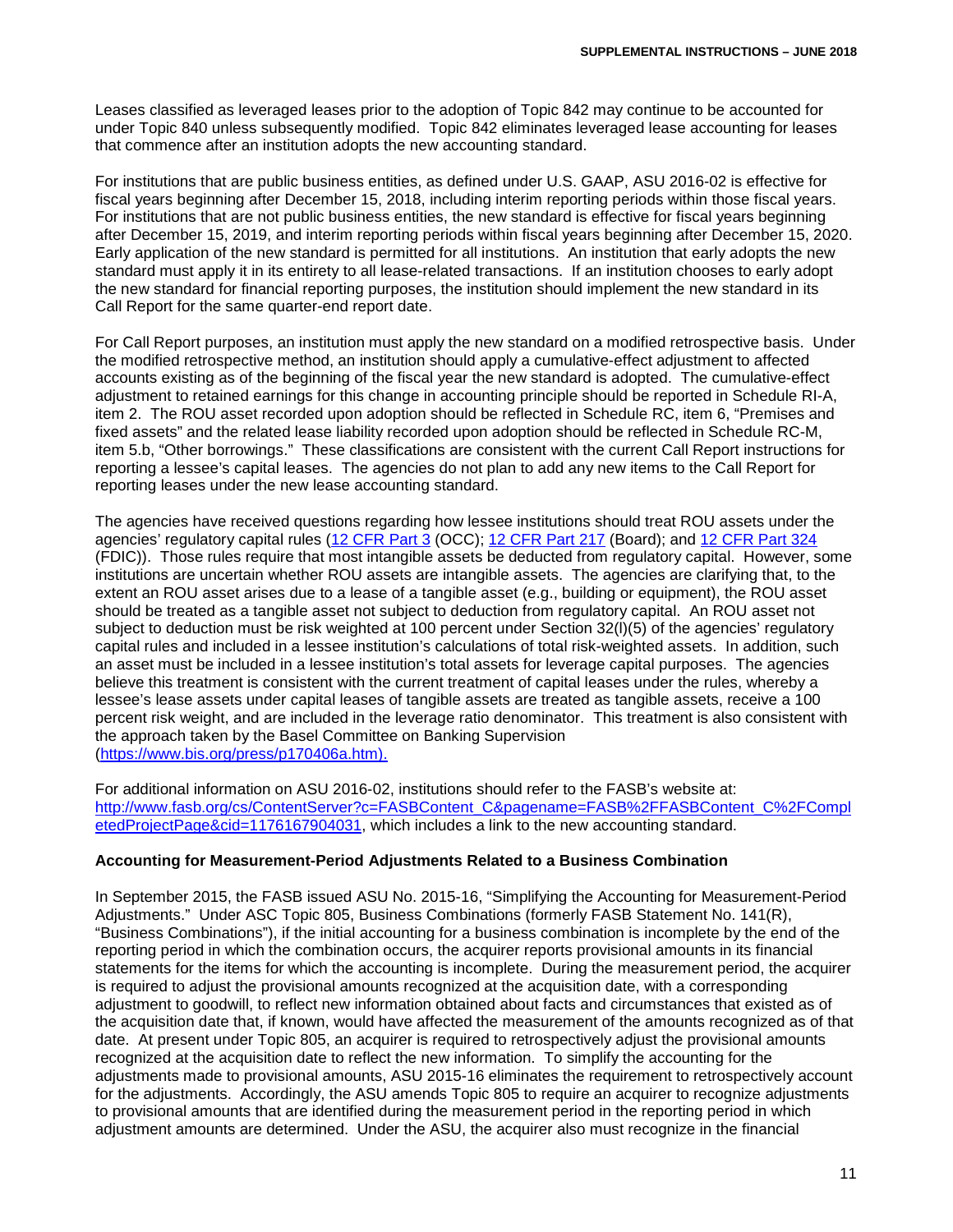statements for the same reporting period the effect on earnings, if any, resulting from the adjustments to the provisional amounts as if the accounting for the business combination had been completed as of the acquisition date.

In general, the measurement period in a business combination is the period after the acquisition date during which the acquirer may adjust provisional amounts reported for identifiable assets acquired, liabilities assumed, and consideration transferred for the acquiree for which the initial accounting for the business combination is incomplete at the end of the reporting period in which the combination occurs. Topic 805 provides additional guidance on the measurement period, which shall not exceed one year from the acquisition date, and adjustments to provisional amounts during this period.

The ASU's amendments to Topic 805 should be applied prospectively to adjustments to provisional amounts that occur after the effective date of the ASU. For institutions that are public business entities, as defined under U.S. GAAP, ASU 2015-16 is currently in effect. For institutions that are not public business entities (i.e., that are private companies), the ASU is effective for fiscal years beginning after December 15, 2016, and interim periods within fiscal years beginning after December 15, 2017. Thus, institutions with a calendar year fiscal year that are private companies must apply the ASU to any adjustments to provisional amounts that occur after January 1, 2017, beginning with their Call Reports for December 31, 2017. Early application of ASU 2015-16 is permitted in Call Reports that have not been submitted.

For additional information, institutions should refer to ASU 2015-16, which is available at [http://www.fasb.org/jsp/FASB/Document\\_C/DocumentPage?cid=1176166411212&acceptedDisclaimer=true.](http://www.fasb.org/jsp/FASB/Document_C/DocumentPage?cid=1176166411212&acceptedDisclaimer=true)

#### **Amending Previously Submitted Report Data**

Should your institution find that it needs to revise previously submitted Call Report data, please make the appropriate changes to the data, ensure that the revised data passes the FFIEC-published validation criteria, and submit the revised data file to the CDR using one of the two methods described in the banking agencies' FIL for the June 30, 2018, report date. For technical assistance with the submission of amendments to the CDR, please contact the CDR Help Desk by telephone at (888) CDR-3111, by fax at (703) 774-3946, or by e-mail at [CDR.Help@ffiec.gov.](mailto:CDR.Help@ffiec.gov)

#### **Other Reporting Matters**

For the following topics, institutions should continue to follow the guidance in the specified Call Report Supplemental Instructions:

- "Purchased" Loans Originated By Others Supplemental Instructions for September 30, 2015 [\(https://www.ffiec.gov/PDF/FFIEC\\_forms/FFIEC031\\_FFIEC041\\_suppinst\\_201509.pdf\)](https://www.ffiec.gov/PDF/FFIEC_forms/FFIEC031_FFIEC041_suppinst_201509.pdf)
- True-up Liability under an FDIC Loss-Sharing Agreement Supplemental Instructions for June 30, 2015 [\(https://www.ffiec.gov/PDF/FFIEC\\_forms/FFIEC031\\_FFIEC041\\_suppinst\\_201506.pdf\)](https://www.ffiec.gov/PDF/FFIEC_forms/FFIEC031_FFIEC041_suppinst_201506.pdf)
- Troubled Debt Restructurings, Current Market Interest Rates, and ASU No. 2011-02 Supplemental Instructions for December 31, 2014 [\(https://www.ffiec.gov/PDF/FFIEC\\_forms/FFIEC031\\_FFIEC041\\_suppinst\\_201412.pdf\)](https://www.ffiec.gov/PDF/FFIEC_forms/FFIEC031_FFIEC041_suppinst_201412.pdf)
- Determining the Fair Value of Derivatives Supplemental Instructions for June 30, 2014 [\(https://www.ffiec.gov/PDF/FFIEC\\_forms/FFIEC031\\_FFIEC041\\_suppinst\\_201406.pdf\)](https://www.ffiec.gov/PDF/FFIEC_forms/FFIEC031_FFIEC041_suppinst_201406.pdf)
- Indemnification Assets and ASU No. 2012-06 Supplemental Instructions for June 30, 2014 [\(https://www.ffiec.gov/PDF/FFIEC\\_forms/FFIEC031\\_FFIEC041\\_suppinst\\_201406.pdf\)](https://www.ffiec.gov/PDF/FFIEC_forms/FFIEC031_FFIEC041_suppinst_201406.pdf)
- Other-Than-Temporary Impairment of Debt Securities Supplemental Instructions for June 30, 2014 [\(https://www.ffiec.gov/PDF/FFIEC\\_forms/FFIEC031\\_FFIEC041\\_suppinst\\_201406.pdf\)](https://www.ffiec.gov/PDF/FFIEC_forms/FFIEC031_FFIEC041_suppinst_201406.pdf)
- Small Business Lending Fund Supplemental Instructions for March 31, 2013 [\(https://www.ffiec.gov/PDF/FFIEC\\_forms/FFIEC031\\_FFIEC041\\_suppinst\\_201303.pdf\)](https://www.ffiec.gov/PDF/FFIEC_forms/FFIEC031_FFIEC041_suppinst_201303.pdf)
- Reporting Purchased Subordinated Securities in Schedule RC-S Supplemental Instructions for September 30, 2011

[\(https://www.ffiec.gov/PDF/FFIEC\\_forms/FFIEC031\\_FFIEC041\\_suppinst\\_201109.pdf\)](https://www.ffiec.gov/PDF/FFIEC_forms/FFIEC031_FFIEC041_suppinst_201109.pdf)

• Treasury Department's Capital Purchase Program – Supplemental Instructions for September 30, 2011 [\(https://www.ffiec.gov/PDF/FFIEC\\_forms/FFIEC031\\_FFIEC041\\_suppinst\\_201109.pdf\)](https://www.ffiec.gov/PDF/FFIEC_forms/FFIEC031_FFIEC041_suppinst_201109.pdf)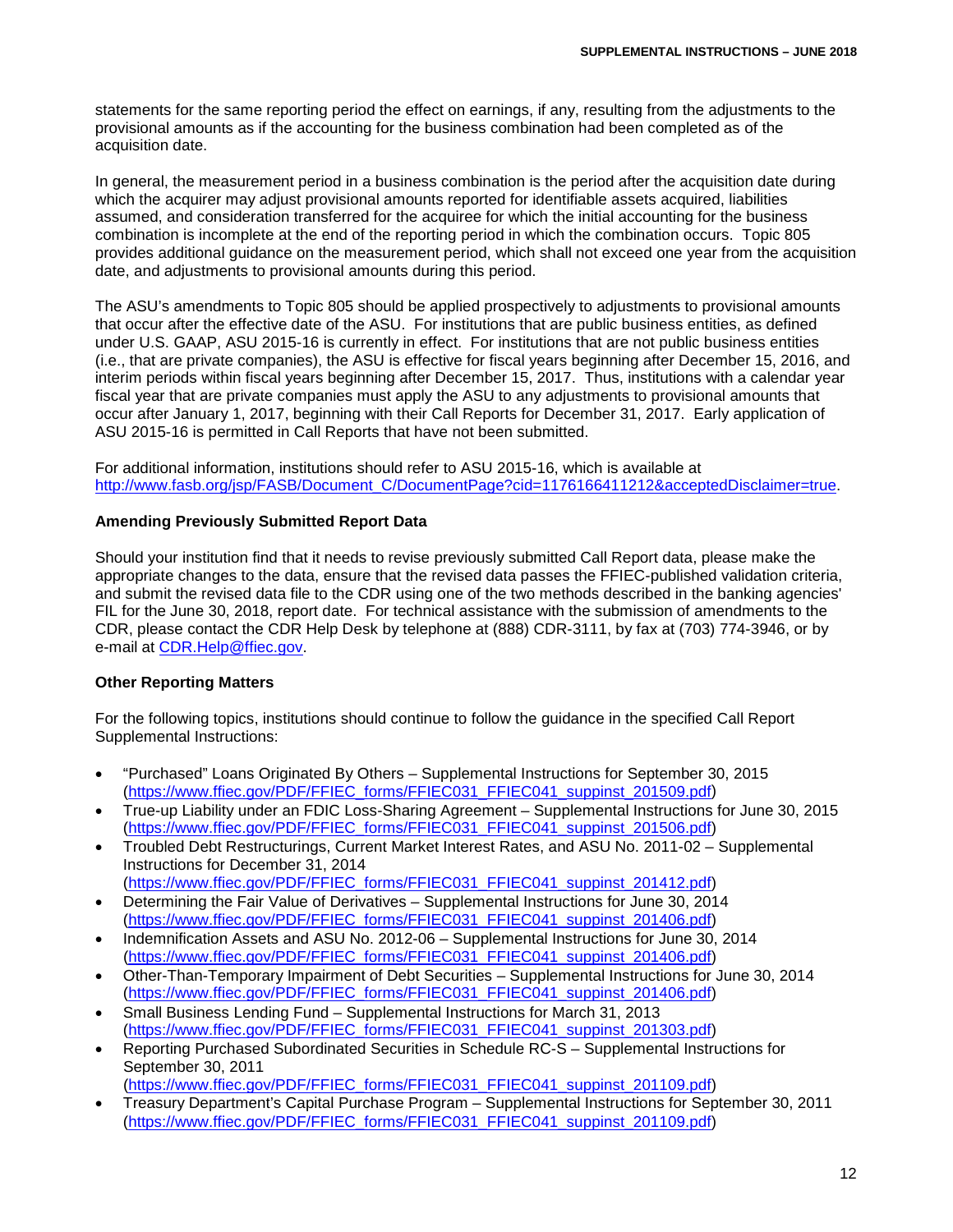- Deposit insurance assessments Supplemental Instructions for September 30, 2009 [\(https://www.ffiec.gov/PDF/FFIEC\\_forms/FFIEC031\\_041\\_suppinst\\_200909.pdf\)](https://www.ffiec.gov/PDF/FFIEC_forms/FFIEC031_041_suppinst_200909.pdf)
- Accounting for share-based payments under FASB Statement No. 123 (Revised 2004), *Share-Based Payment* – Supplemental Instructions for December 31, 2006 [\(https://www.ffiec.gov/PDF/FFIEC\\_forms/FFIEC031\\_041\\_suppinst\\_200612.pdf\)](https://www.ffiec.gov/PDF/FFIEC_forms/FFIEC031_041_suppinst_200612.pdf)
- Commitments to originate and sell mortgage loans Supplemental Instructions for March 31, 2006 [\(https://www.ffiec.gov/PDF/FFIEC\\_forms/FFIEC031\\_041\\_suppinst\\_200603.pdf\)](https://www.ffiec.gov/PDF/FFIEC_forms/FFIEC031_041_suppinst_200603.pdf) and June 30, 2005 [\(https://www.ffiec.gov/PDF/FFIEC\\_forms/FFIEC031\\_041\\_suppinst\\_200506.pdf\)](https://www.ffiec.gov/PDF/FFIEC_forms/FFIEC031_041_suppinst_200506.pdf)

# **Call Report Software Vendors**

For information on available Call Report preparation software products, institutions should contact:

Axiom Software Laboratories, Inc. 67 Wall Street, 17th Floor New York, New York 10005 Telephone: (212) 248-4188 [http://www.axiomsl.com](http://www.axiomsl.com/)

FIS Compliance Solutions 16855 West Bernardo Drive, Suite 270 San Diego, California 92127 Telephone: (800) 825-3772 [http://www.callreporter.com](http://www.callreporter.com/)

Lombard Risk One Gateway Center, 26th Floor Newark, New Jersey 07102 Telephone: (973) 648-0900 [http://www.lombardrisk.com](http://www.lombardrisk.com/)

DBI Financial Systems, Inc. P.O. Box 14027 Bradenton, Florida 34280 Telephone: (800) 774-3279 [http://www.e-dbi.com](http://www.e-dbi.com/)

FiServ, Inc. 1345 Old Cheney Road Lincoln, Nebraska 68512 Telephone: (402) 423-2682 [http://www.premier.fiserv.com](http://www.premier.fiserv.com/)

SHAZAM Core Services 6700 Pioneer Parkway Johnston, Iowa 50131 Telephone: (888) 262-3348 [http://www.cardinal400.com](http://www.cardinal400.com/)

Fed Reporter, Inc. 28118 Agoura Road, Suite 202 Agoura Hills, California 91301 Telephone: (888) 972-3772 [http://www.fedreporter.net](http://www.fedreporter.net/)

KPMG LLP 303 Peachtree Street, Suite 2000 Atlanta, Georgia 30308 Telephone: (404) 221-2355 [https://advisory.kpmg.us/risk](https://advisory.kpmg.us/risk-consulting/frm/capital-management.html)[consulting/frm/capital](https://advisory.kpmg.us/risk-consulting/frm/capital-management.html)[management.html](https://advisory.kpmg.us/risk-consulting/frm/capital-management.html)

Wolters Kluwer Financial Services 130 Turner Street, Building 3, 4th Floor Waltham, Massachusetts 02453 Telephone (800) 261-3111 [http://www.wolterskluwer.com](http://www.wolterskluwer.com/)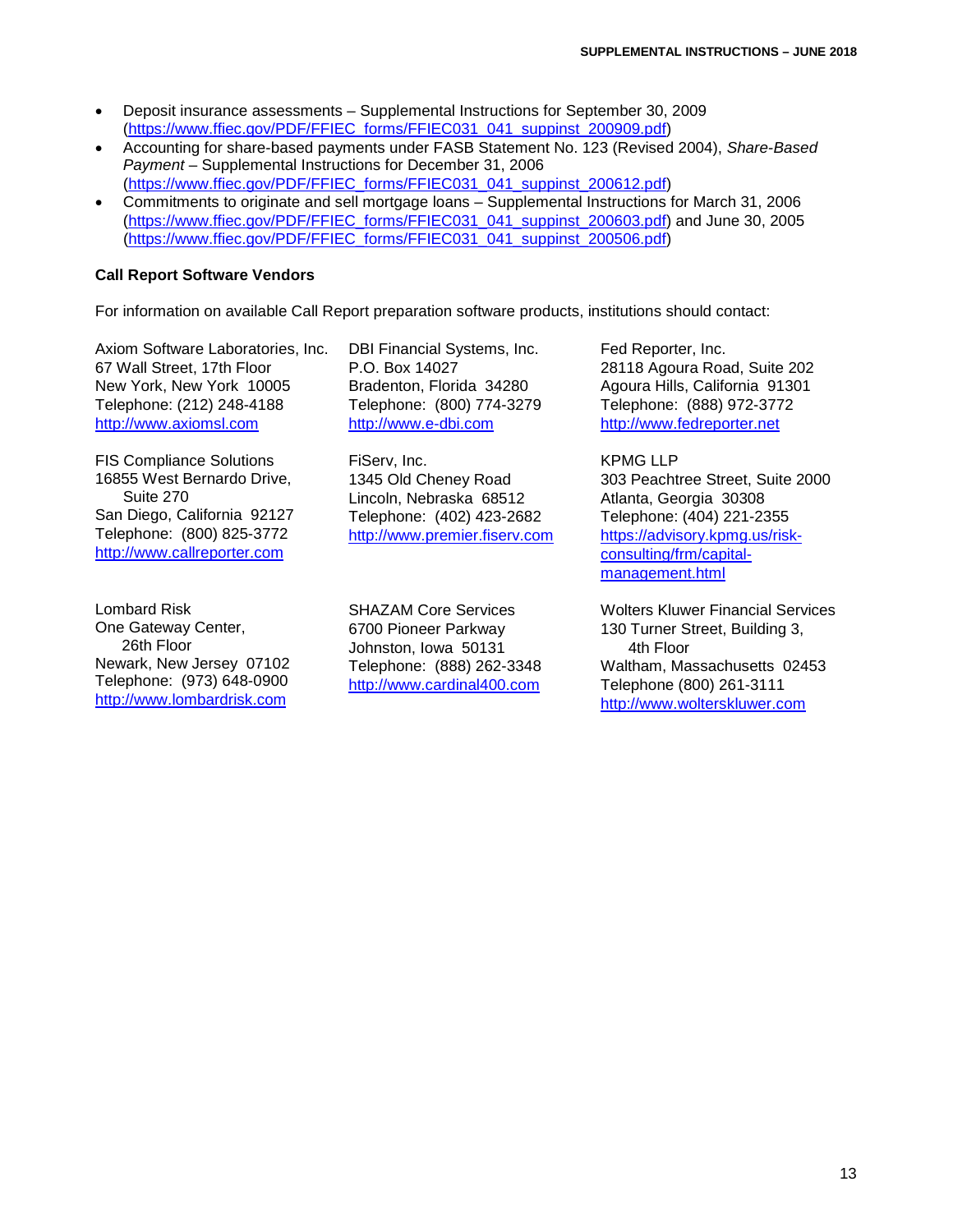#### **APPENDIX**

Section 214 of EGRRCPA, which includes the definition of "HVCRE ADC Loan," is as follows:

#### **SEC. 214. PROMOTING CONSTRUCTION AND DEVELOPMENT ON MAIN STREET.**

The Federal Deposit Insurance Act (12 U.S.C. 1811 et seq.) is amended by adding at the end the following new section:

''SEC. 51. CAPITAL REQUIREMENTS FOR CERTAIN ACQUISITION, DEVELOPMENT, OR CONSTRUCTION LOANS.

''(a) IN GENERAL.—The appropriate Federal banking agencies may only require a depository institution to assign a heightened risk weight to a high volatility commercial real estate (HVCRE) exposure (as such term is defined under section 324.2 of title 12, Code of Federal Regulations, as of October 11, 2017, or if a successor regulation is in effect as of the date of the enactment of this section, such term or any successor term contained in such successor regulation) under any risk-based capital requirement if such exposure is an HVCRE ADC loan.

''(b) HVCRE ADC LOAN DEFINED.—For purposes of this section and with respect to a depository institution, the term 'HVCRE ADC loan'—

''(1) means a credit facility secured by land or improved real property that, prior to being reclassified by the depository institution as a non-HVCRE ADC loan pursuant to subsection (d)—

''(A) primarily finances, has financed, or refinances the acquisition, development, or construction of real property;

''(B) has the purpose of providing financing to acquire, develop, or improve such real property into income-producing real property; and

''(C) is dependent upon future income or sales proceeds from, or refinancing of, such real property for the repayment of such credit facility;

''(2) does not include a credit facility financing—

''(A) the acquisition, development, or construction of properties that are—

''(i) one- to four-family residential properties;

''(ii) real property that would qualify as an investment in community development; or

''(iii) agricultural land;

''(B) the acquisition or refinance of existing income-producing real property secured by a mortgage on such property, if the cash flow being generated by the real property is sufficient to support the debt service and expenses of the real property, in accordance with the institution's applicable loan underwriting criteria for permanent financings;

''(C) improvements to existing income-producing improved real property secured by a mortgage on such property, if the cash flow being generated by the real property is sufficient to support the debt service and expenses of the real property, in accordance with the institution's applicable loan underwriting criteria for permanent financings; or

''(D) commercial real property projects in which—

''(i) the loan-to-value ratio is less than or equal to the applicable maximum supervisory loan-tovalue ratio as determined by the appropriate Federal banking agency;

''(ii) the borrower has contributed capital of at least 15 percent of the real property's appraised, 'as completed' value to the project in the form of—

''(I) cash;

''(II) unencumbered readily marketable assets;

''(III) paid development expenses out-of-pocket; or

''(IV) contributed real property or improvements; and

''(iii) the borrower contributed the minimum amount of capital described under clause (ii) before the depository institution advances funds (other than the advance of a nominal sum made in order to secure the depository institution's lien against the real property) under the credit facility, and such minimum amount of capital contributed by the borrower is contractually required to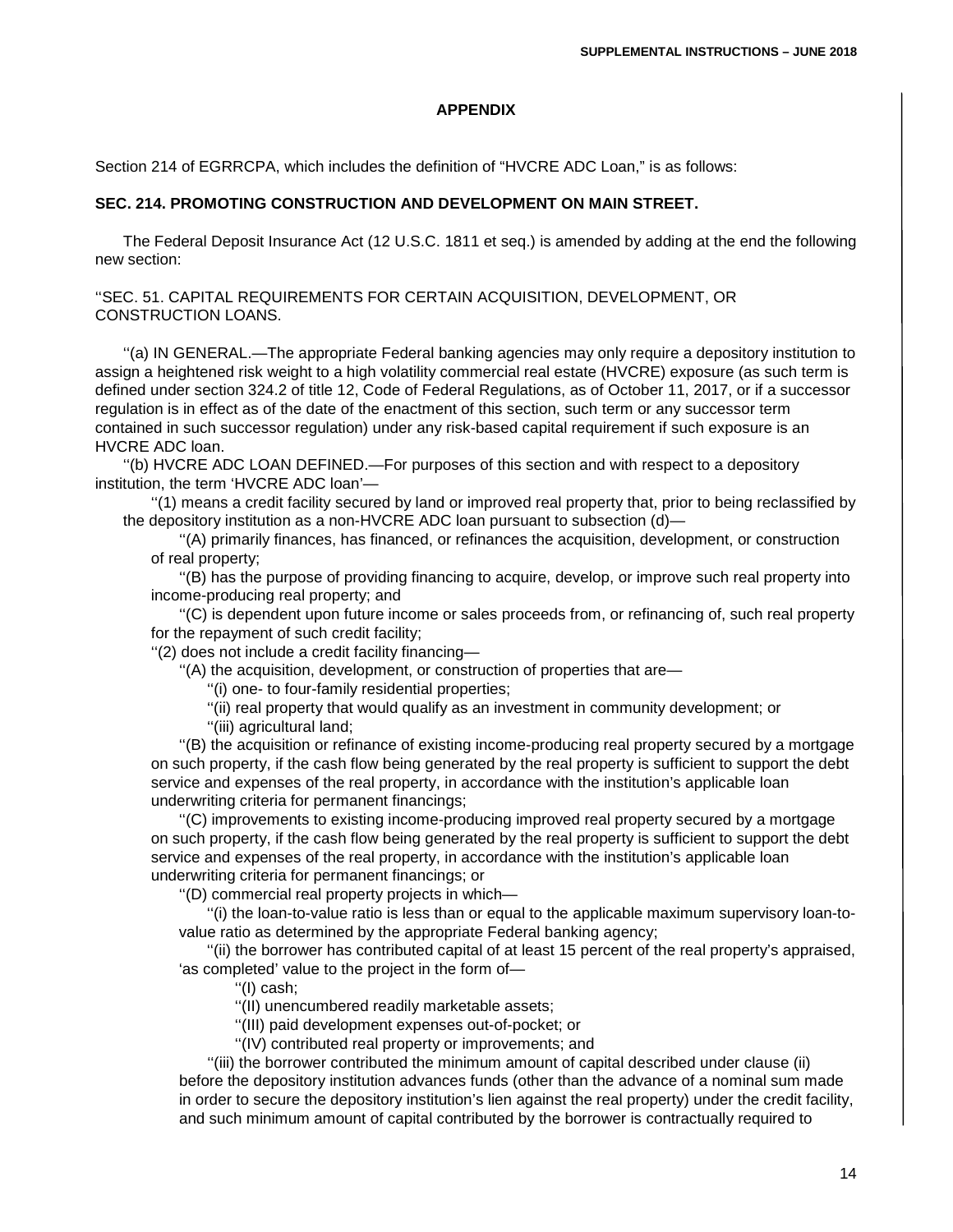remain in the project until the credit facility has been reclassified by the depository institution as a non-HVCRE ADC loan under subsection (d);

''(3) does not include any loan made prior to January 1, 2015; and

''(4) does not include a credit facility reclassified as a non-HVCRE ADC loan under subsection (d). ''(c) VALUE OF CONTRIBUTED REAL PROPERTY.—For purposes of this section, the value of any real property contributed by a borrower as a capital contribution shall be the appraised value of the property as determined under standards prescribed pursuant to section 1110 of the Financial Institutions Reform,

Recovery, and Enforcement Act of 1989 (12 U.S.C. 3339), in connection with the extension of the credit facility or loan to such borrower.

''(d) RECLASSIFICATION AS A NON-HVRCE ADC LOAN.—For purposes of this section and with respect to a credit facility and a depository institution, upon—

''(1) the substantial completion of the development or construction of the real property being financed by the credit facility; and

''(2) cash flow being generated by the real property being sufficient to support the debt service and expenses of the real property, in accordance with the institution's applicable loan underwriting criteria for permanent financings, the credit facility may be reclassified by the depository institution as a Non-HVCRE ADC loan.

''(e) EXISTING AUTHORITIES.—Nothing in this section shall limit the supervisory, regulatory, or enforcement authority of an appropriate Federal banking agency to further the safe and sound operation of an institution under the supervision of the appropriate Federal banking agency.''.

\* \* \* \* \* \* \* \* \* \* \*

Section 202 of EGRRCPA, which creates a limited exception for certain reciprocal deposits, is as follows:

#### **SEC. 202. LIMITED EXCEPTION FOR RECIPROCAL DEPOSITS.**

(a) IN GENERAL.—Section 29 of the Federal Deposit Insurance Act (12 U.S.C. 1831f) is amended by adding at the end the following:

''(i) LIMITED EXCEPTION FOR RECIPROCAL DEPOSITS.—

''(1) IN GENERAL.—Reciprocal deposits of an agent institution shall not be considered to be funds obtained, directly or indirectly, by or through a deposit broker to the extent that the total amount of such reciprocal deposits does not exceed the lesser of—

''(A) \$5,000,000,000; or

''(B) an amount equal to 20 percent of the total liabilities of the agent institution.

''(2) DEFINITIONS.—In this subsection:

''(A) AGENT INSTITUTION.—The term 'agent institution' means an insured depository institution that places a covered deposit through a deposit placement network at other insured depository institutions in amounts that are less than or equal to the standard maximum deposit insurance amount, specifying the interest rate to be paid for such amounts, if the insured depository institution—

 $\frac{f(i)}{i}$ ) when most recently examined under section 10(d) was found to have a composite condition of outstanding or good; and

''(II) is well capitalized;

"(ii) has obtained a waiver pursuant to subsection (c); or

''(iii) does not receive an amount of reciprocal deposits that causes the total amount of reciprocal deposits held by the agent institution to be greater than the average of the total amount of reciprocal deposits held by the agent institution on the last day of each of the 4 calendar quarters preceding the calendar quarter in which the agent institution was found not to have a composite condition of outstanding or good or was determined to be not well capitalized. ''(B) COVERED DEPOSIT.—The term 'covered deposit' means a deposit that—

''(i) is submitted for placement through a deposit placement network by an agent institution;